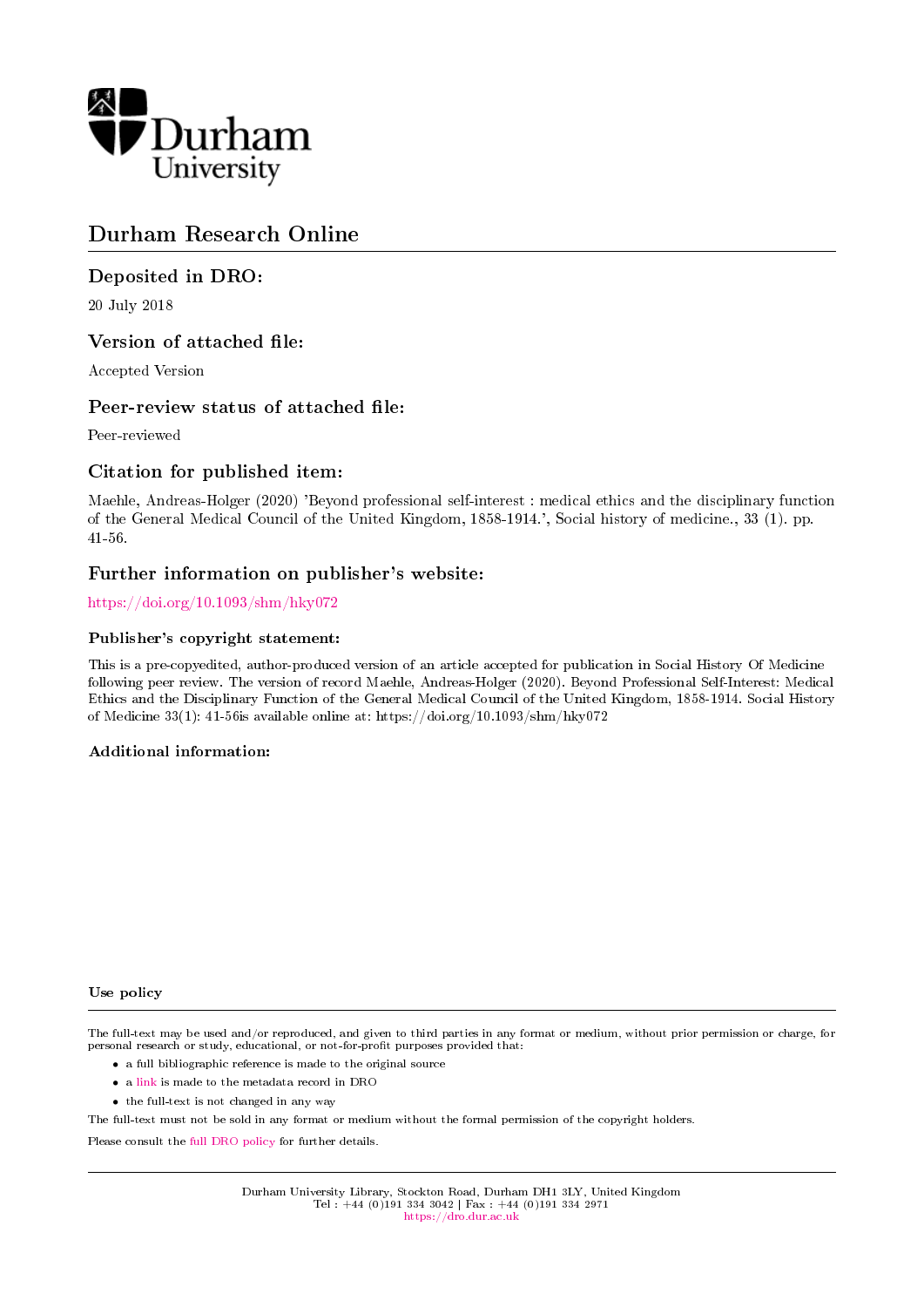**Beyond Professional Self-Interest: Medical Ethics and the Disciplinary Function of the General Medical Council of the United Kingdom, 1858-1914** Andreas-Holger Maehle\*

(\*Centre for the History of Medicine & Disease and Department of Philosophy, Durham University, 50-51 Old Elvet, Durham DH1 3HN, United Kingdom. E-mail: [a.h.maehle@durham.ac.uk\)](mailto:a.h.maehle@durham.ac.uk)

**Summary:** Traditional historiography tends to draw a negative picture of British doctors' ethics during the long nineteenth century. Medical professional ethics of this period has been described as self-serving and as a tool to monopolize the healthcare market. In this paper I attempt to challenge this rather one-sided view by looking into evidence for the practice of medical ethics, not just its normative texts. Focusing on the disciplinary function of the General Medical Council and discussing a variety of its cases, from fraudulent registration, sexual misconduct and breach of confidence to negligence, covering of unqualified assistants and advertising, I argue that nineteenth-century medical ethics aimed at supporting the interests of patients and of the public at large as well as the reputation of the profession.

**Keywords:** medical ethics, medical discipline, General Medical Council, medical profession, United Kingdom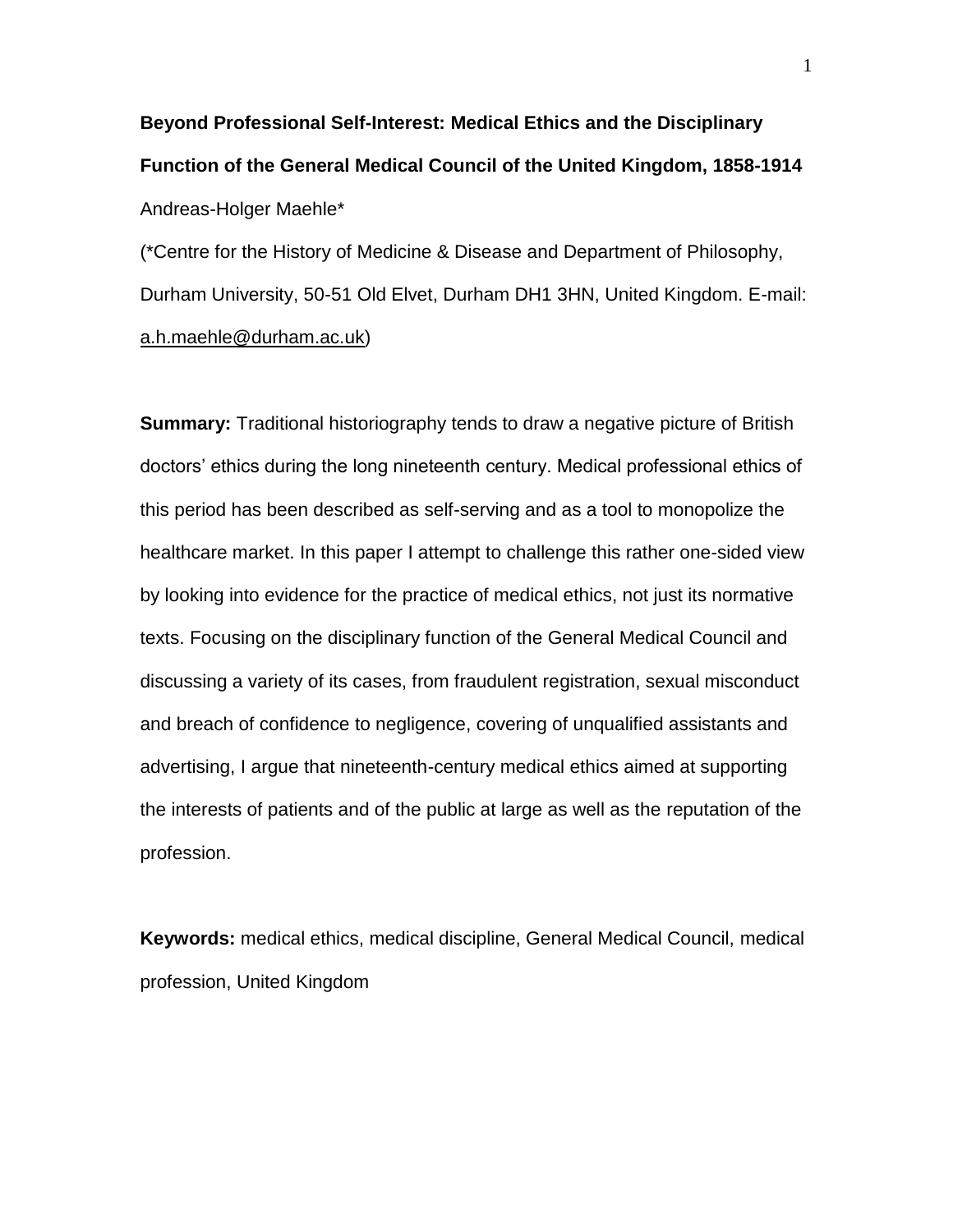### *Introduction*

 $\overline{a}$ 

Medical ethics in Britain during the long nineteenth century tends to have a bad name among scholars. Jeffrey Berlant and Ivan Waddington have claimed that doctors' ethics in that period was self-serving, aiming more at supporting the interests of the profession than at protecting patients. In particular they have suggested that regular doctors used ethics as a strategy to demarcate themselves from unlicensed and unorthodox practitioners and as an instrument to mitigate competition within their profession by focusing on rules for maintaining smooth intra-professional relationships between physicians, surgeons and apothecaries, and between consultants and general practitioners. Furthermore, medical ethics was characterised as a trust-inducing device vis-à-vis the public and as a tool for monopolisation of the healthcare market. 1 In addition, bioethicists Laurence McCullough and Robert Veatch have suggested that after promising beginnings in the late eighteenth century, British medical ethics lost its way: while the well-known lectures of Edinburgh professor of medicine John Gregory on the duties and qualifications of a physician of 1772 had been influenced by contemporary Scottish Common Sense philosophy, so the

<sup>1</sup> Jeffrey Lionel Berlant, *Profession and Monopoly: A Study of Medicine in the United States and Great Britain* (Berkeley: University of California Press, 1975), 68-81; Ivan Waddington, 'The Development of Medical Ethics – A Sociological Analysis', *Medical History*, 1975, 19, 36-51; idem, *The Medical Profession in the Industrial Revolution* (Dublin: Gill and Macmillan, 1984), 153- 175. See also Anne Digby, *Making a Medical Living: Doctors and Patients in the English Market for Medicine, 1720-1911* (Cambridge: Cambridge University Press, 1994), 59-62.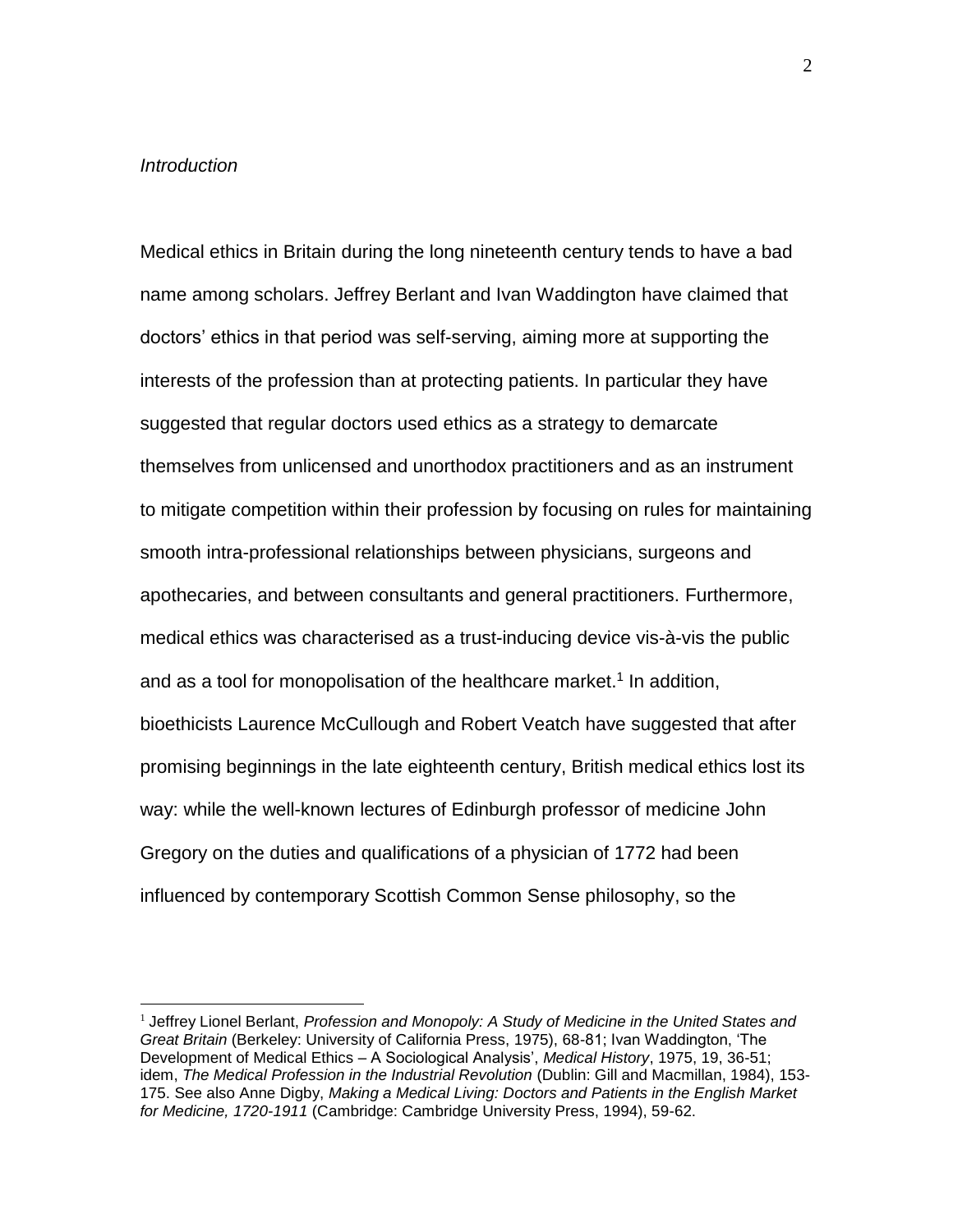argument goes, subsequent writers on medical ethics got too much embroiled in intra-professional issues and lost the connection with moral philosophy. 2

Only occasionally this negative picture of medical ethics in the long nineteenthcentury has been qualified in some respects. For example, reinterpreting Thomas Percival's influential text *Medical Ethics* of 1803, which had been blamed, since Chauncey Leake's edition of 1927, for having promoted an intra-professional focus over attention to doctor-patient relations, Robert Baker has identified elements in it that seem to reflect contemporary social contract theory.<sup>3</sup> Duncan Wilson has recently highlighted English physician Jukes Styrap, author of a late nineteenth-century code of medical ethics, as an example of a writer who emphasized a link between professional and public interest by arguing that patients were best served by trusting a unified medical profession that was clearly distinct from 'tradesmen and quacks'.<sup>4</sup> Similarly, Andrew Morrice has

<sup>2</sup> John Gregory, *Lectures on the Duties and Qualifications of a Physician* (London: W. Strahan and T. Cadell, 1772); Laurence B. McCullough, *John Gregory and the Invention of Professional Medical Ethics and the Profession of Medicine* (Dordrecht: Kluwer Academic Publishers, 1998); Robert M. Veatch, *Disrupted Dialogue: Medical Ethics and the Collapse of Physician-Humanist Communication (1770-1980)* (New York: Oxford University Press, 2005). See also Lisbeth Haakonssen, *Medicine and Morals in the Enlightenment: John Gregory, Thomas Percival and Benjamin Rush* (Amsterdam: Rodopi, 1997).

<sup>3</sup> Robert Baker, 'Deciphering Percival's Code', in idem, Dorothy Porter and Roy Porter, eds, *The Codification of Medical Morality*, vol. 1: *Medical Ethics and Etiquette in the Eighteenth Century* (Dordrecht: Kluwer Academic Publishers, 1993), 179-211; Thomas Percival, 'Medical Ethics: Or, A Code of Institutes and Precepts, Adapted to the Professional Conduct of Physicians and Surgeons' (1803), in C. D. Leake, ed., *Percival's Medical Ethics* (Huntington, NY: Robert E. Krieger Publishing Company, 1975), 61-205. See also Gary S. Belkin, 'History and bioethics: The uses of Thomas Percival', *Medical Humanities Review*, 1998, 12, 39-59, who gives a variety of interpretations of Percival as learned gentleman, philosopher, and political actor.

<sup>4</sup> Duncan Wilson, *The Making of British Bioethics* (Manchester: Manchester University Press, 2014), 29; Jukes Styrap, *A Code of Medical Ethics: With Remarks on the Duties of Practitioners to their Patients, and the Obligations of Patients to their Medical Advisers: also on the Duties of the Profession to the Public, and the Obligations of the Public to the Faculty* (London: J. & A. Churchill, 1878). See also Peter Bartrip, 'An Introduction to Jukes Styrap's *A Code of Medical Ethics* (1878)', in Robert Baker, ed., *The Codification of Medical Morality*, vol. 2: *Anglo-American*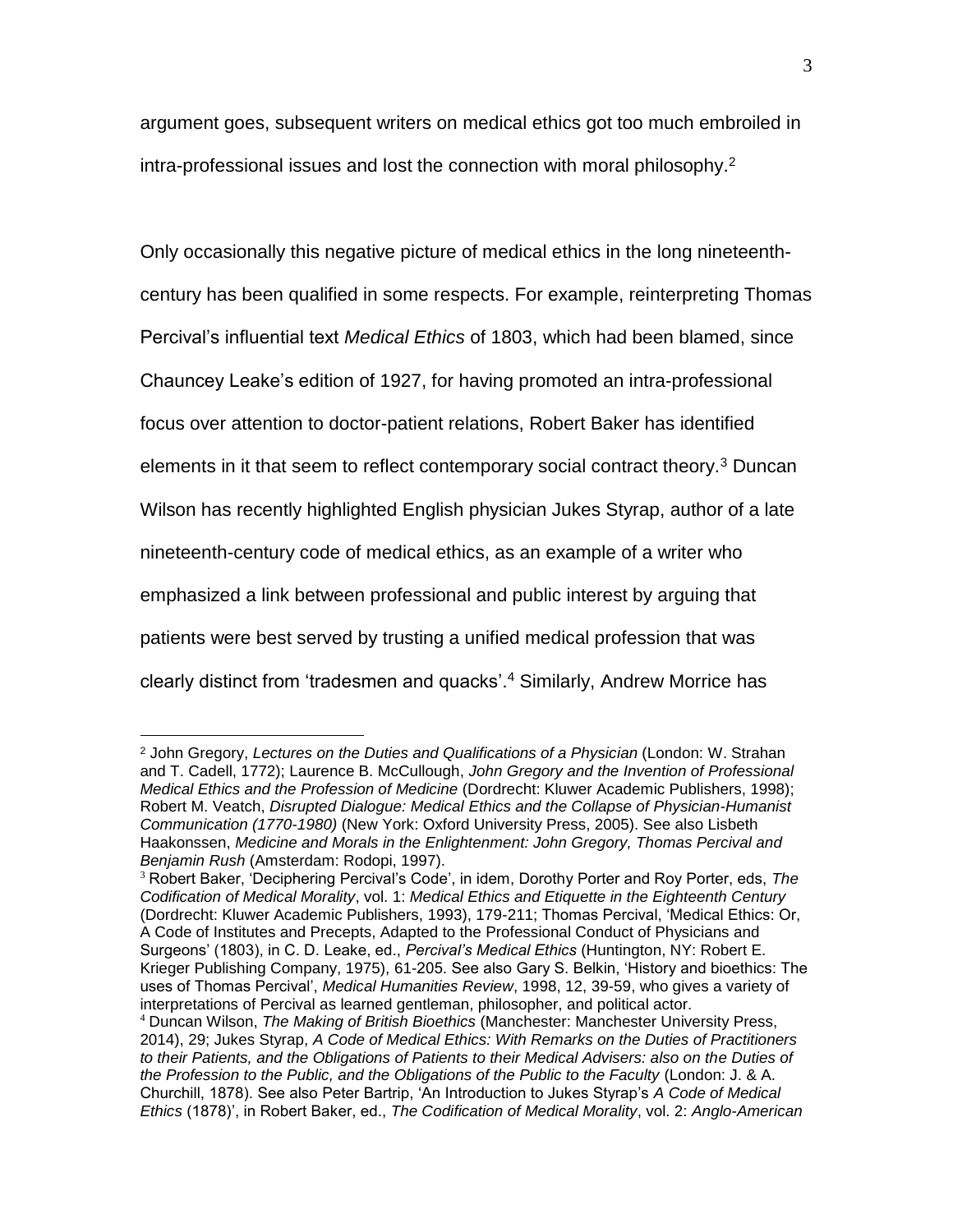found that doctors involved in the ethical work of the British Medical Association during the early twentieth century described professional interests and public interests as interlinked.<sup>5</sup>

Moreover, Roger Cooter has suggested that one should not adopt unreservedly Berlant's and Waddington's characterisations of the historical medical profession, because at the time of their writing, in the 1970s and early 1980s, the emergence of an apparently lay-driven bioethics would have stimulated them to focus on, and criticize, the self-interested features of the professional ethics of medical men. <sup>6</sup> Historical accounts of the rise of bioethics during the second half of the twentieth century, especially by the field's pioneers, have indeed emphasized the role of non-medical protagonists, such as theologians, philosophers and lawyers, who were keen to put patient and public interests into the foreground of debates on ethics in medicine.<sup>7</sup> Bioethicists who wished to demarcate the 'old' medical ethics from their 'new' interdisciplinary ethics may have unwittingly distorted historical perspectives by paying too little attention to the patient-related aspects of doctors' traditional ethics.<sup>8</sup>

*Medical Ethics and Medical Jurisprudence in the Nineteenth Century* (Dordrecht: Kluwer Academic Publishers, 1995), 145-148.

 $<sup>5</sup>$  Andrew A. G. Morrice, "Honour and Interests": Medical Ethics and the British Medical</sup> Association', in Andreas-Holger Maehle and Johanna Geyer-Kordesch, eds, *Historical and Philosophical Perspectives on Biomedical Ethics: From Paternalism to Autonomy?* (Aldershot: Ashgate, 2002), 11-35, on 15.

<sup>6</sup> Roger Cooter with Claudia Stein, *Writing History in the Age of Biomedicine* (New Haven and London: Yale University Press, 2013), 175.

<sup>7</sup> Albert R. Jonsen, *The Birth of Bioethics* (New York and Oxford: Oxford University Press, 1998); Daniel Callahan, *In Search of the Good: A Life in Bioethics* (Cambridge, Mass. and London: MIT Press, 2012); David J. Rothman, *Strangers at the Bedside: A History of How Law and Bioethics Transformed Medical Decision Making* (BasicBooks USA, 1991).

 $8$  For a critical assessment of the rise of bioethics and the 'bioethicists' tale' see Roger Cooter, 'The Ethical Body', in idem and John Pickstone, eds, *Companion to Medicine in the Twentieth*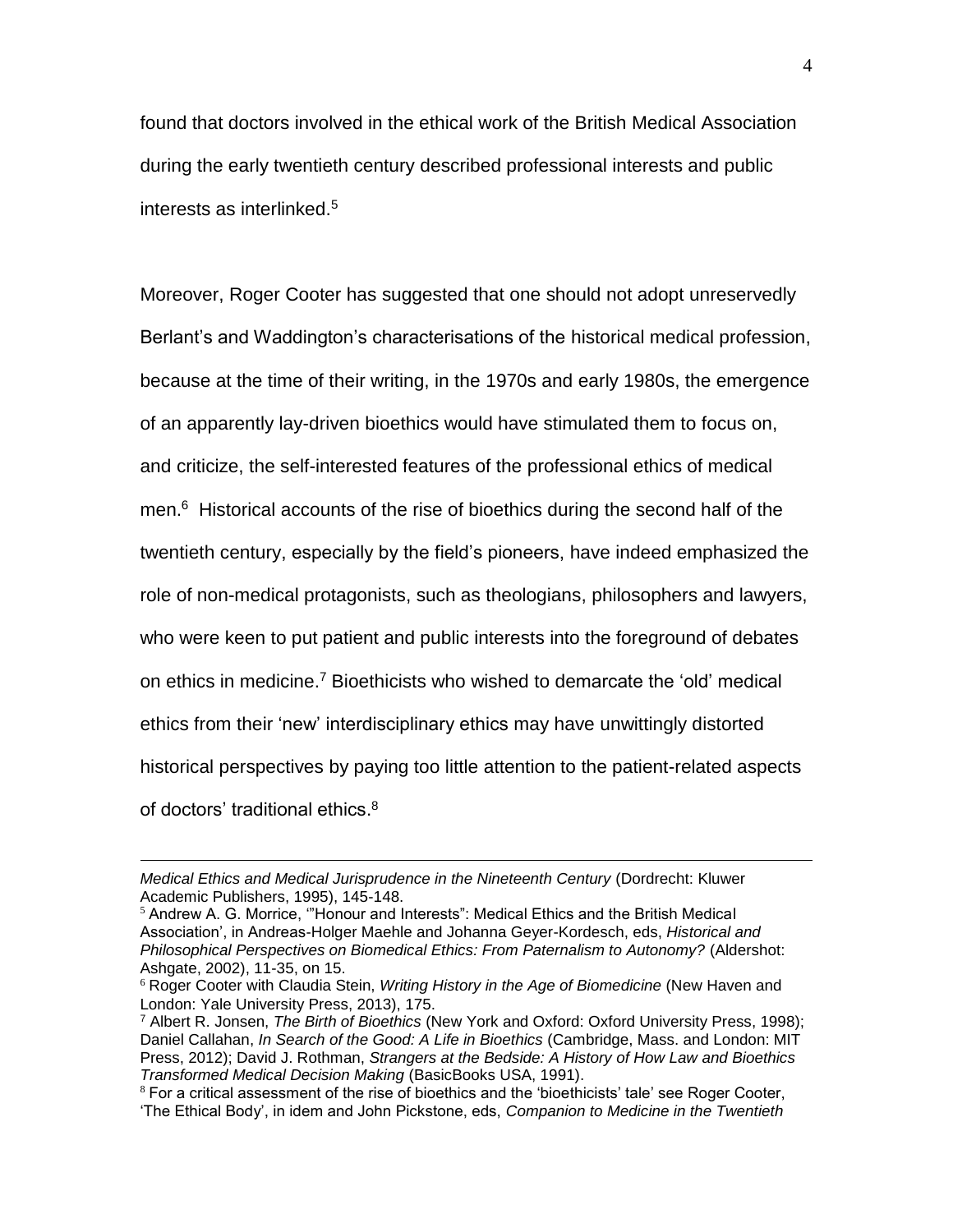Going beyond these qualifications and criticisms of the traditional view of nineteenth-century medical ethics, I seek to further challenge it by looking into evidence for the contemporary *practice* of medical ethics (rather than just its normative texts) within a state-authorized system for the control of doctors' conduct in the United Kingdom. To what extent did nineteenth-century medical ethics, as a practice, support interests of patients and the public at large? What was the relationship between professional interests and patients' interests? My focus is the disciplinary function of the General Council of Medical Education and Registration (nowadays known as the General Medical Council or GMC), which was established through an Act of Parliament in 1858. As historian Michael Roberts has shown in his analysis of the genesis of this Act, three major factors contributed to this piece of medical reform: a drive towards professional representation from the rising group of general practitioners at a time when the old tripartite structure distinguishing physicians, surgeons and apothecaries was becoming dysfunctional; a public interest in ensuring competency and honourable behaviour of medical practitioners, a task which traditionally lay in the hands of the medical corporations (royal colleges); and the state's interest in qualified medical service in public health and under the terms of the Poor Law of 1834. <sup>9</sup> Besides its role in monitoring standards of medical education, the General Council was given the task to maintain a Register of practitioners holding

*Century* (London and New York: Routledge, 2003), 451-468. See also Gary S. Belkin, 'Moving Beyond Bioethics: history and the search for medical humanism', *Perspectives in Biology and Medicine*, 47, 2004, 372-85.

<sup>9</sup> Michael J. D. Roberts, 'The Politics of Professionalization: MPs, Medical Men, and the 1858 Medical Act', *Medical History*, 2009, 53, 37-56, on 39-43.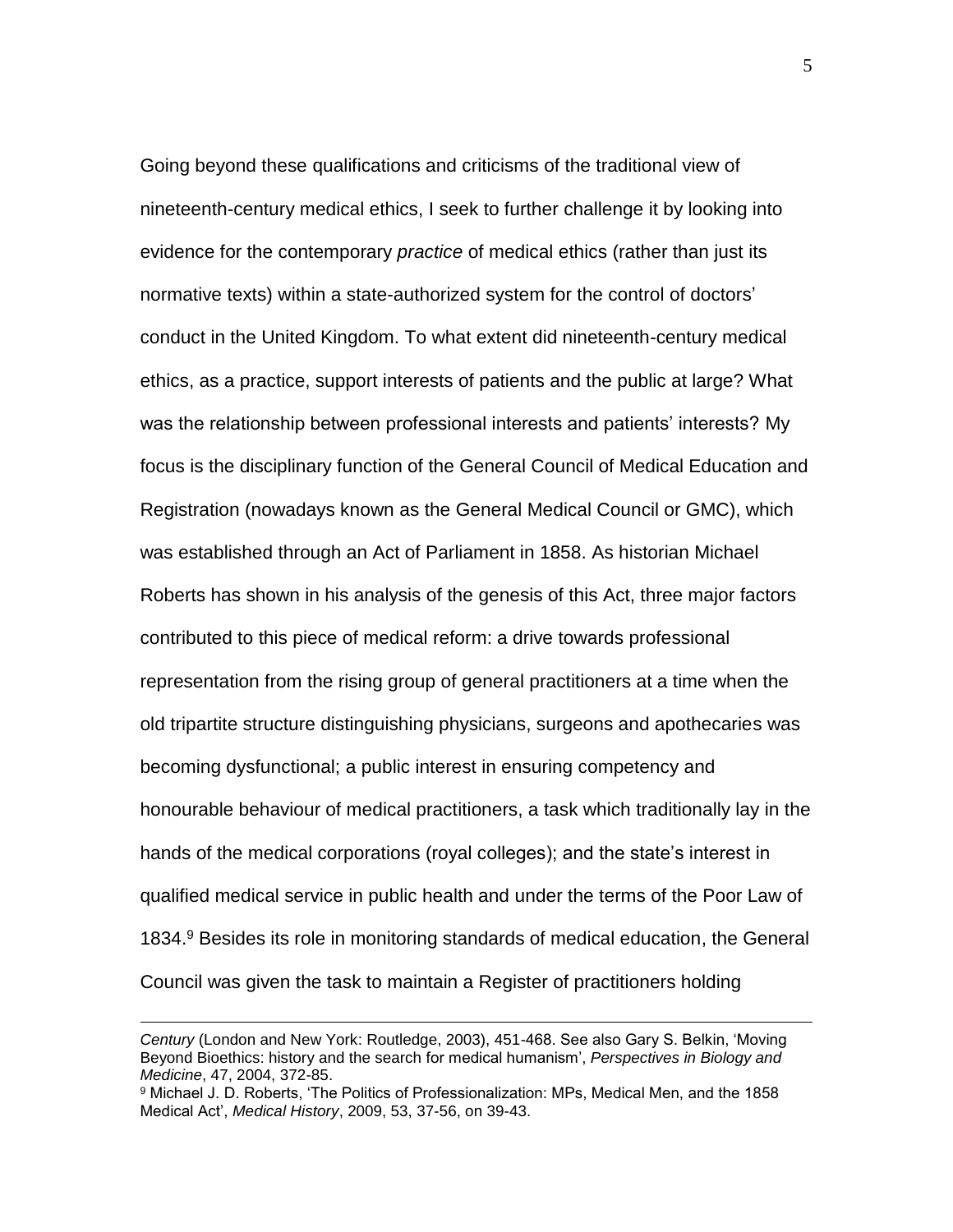officially recognized medical qualifications. As a corollary to this latter function the Council was authorized to erase the names of those from the Register who had been wrongly placed on it; who had been convicted by a court of a misdemeanour (offence) or felony (crime); or who had been found guilty by the Council of 'infamous conduct in any professional respect'. <sup>10</sup> Drawing upon the *Minutes of the General Council of Medical Education and Registration* for the years 1859-1914, I argue that the disciplinary cases can give us a clue to contemporary standards of medical professional ethics. <sup>11</sup> During this period the GMC dealt with over 400 such cases.<sup>12</sup> Legal and quantitative analysis of the GMC's cases from 1859 up to 1990 by Russell G. Smith has led to the criticism that the Council sometimes disciplined medical practitioners before giving them specific ethical guidance on the issue concerned.<sup>13</sup> However, the disciplinary cases, when read in greater detail and in their specific contexts, do reveal the 'ethical compass' of the Council's physicians and surgeons who had been invested with the state's authority to decide on the professional fate of other medical practitioners. Referring to a variety of cases, ranging from fraudulent registration, sexual misconduct, and breach of confidence to alleged negligence in post-mortem examination, covering of unqualified assistants, and advertising, I

<sup>10</sup> Walter Pyke-Lees, *Centenary of the General Medical Council 1858-1958: The History and Present Work of the Council* (London: William Clowes & Sons, [1958]), 1-4.

<sup>11</sup> *Minutes of the General Council of Medical Education and Registration of the United Kingdom*  (London: W. J. & S. Golbourn, 1863ff). Hereafter cited as *Minutes*.

<sup>&</sup>lt;sup>12</sup> Russell G. Smith, *Medical Discipline: The Professional Conduct Jurisdiction of the General Medical Council, 1858-1990* (Oxford: Clarendon Press, 1994), 238-55.

<sup>13</sup> *Ibid.*, 57, 70; R. G. Smith, 'The Development of Ethical Guidance for Medical Practitioners by the General Medical Council', *Medical History*, 1993, 37, 56-67, 63; R. G. Smith, 'Legal Precedent and Medical Ethics: Some Problems Encountered by the General Medical Council in Relying upon Precedent when Declaring Acceptable Standards of Professional Conduct', in Robert Baker, ed., *The Codification of Medical Morality*, vol. 2: *Anglo-American Medical Ethics and Medical Jurisprudence in the Nineteenth Century* (Dordrecht: Kluwer Academic Publishers, 1995), 205-18, 212.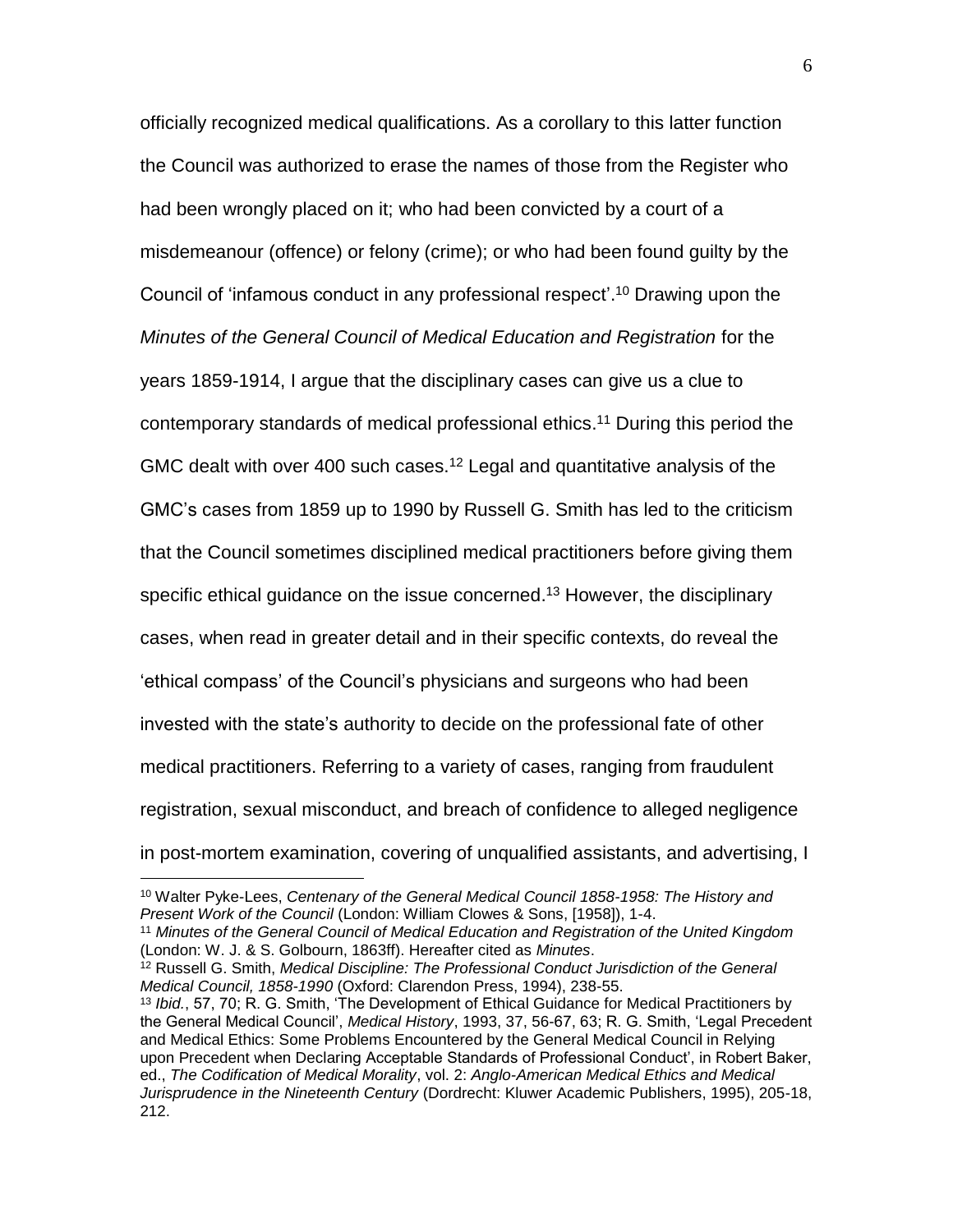suggest that the medical men of the General Council tried to implement values that lay in patients' as well as doctors' interests.

#### *The General Medical Council and Its Register*

Before going into specific cases we need to clarify who the members of the GMC were who sat in judgement over their colleagues. Initially the Council comprised twenty-four members: nine represented the medical Royal Colleges of London, Edinburgh, Glasgow and Dublin, the Society of Apothecaries in London, and the Apothecaries' Hall in Dublin; seven represented the four English and three Irish universities and two the four Scottish universities; and six were nominated by the Queen on the advice of her Privy Council. All members were medically qualified men and can be seen as representing the professional establishment of the time.<sup>14</sup> Only after a new Medical Act in 1886, five additional members were directly elected by the registered medical practitioners of the United Kingdom, a step which reflected the increased importance of general practice at that time.<sup>15</sup> It also became then a requirement for registration that practitioners had certified proficiency in all the three main branches, 'medicine, surgery and midwifery', rather than just in medicine and/or surgery.<sup>16</sup> In the period that I am looking at, 1858 to 1914, the General Medical Council had nine Presidents - eminent physicians or surgeons, from Sir Benjamin Brodie (term of office 1858-1860) to

<sup>14</sup> Pyke-Lees, *Centenary*, 3; Anne Digby, *The Evolution of General Practice 1850-1948* (Oxford and New York: Oxford University Press, 1999), 39.

<sup>15</sup> Donald MacAlister, 'The General Medical Council: Its Powers and Its Work', *British Medical Journal,* 1906, 2 (2388), 817-23, 820.

<sup>16</sup> Roberts, 'Politics of Professionalization', 53.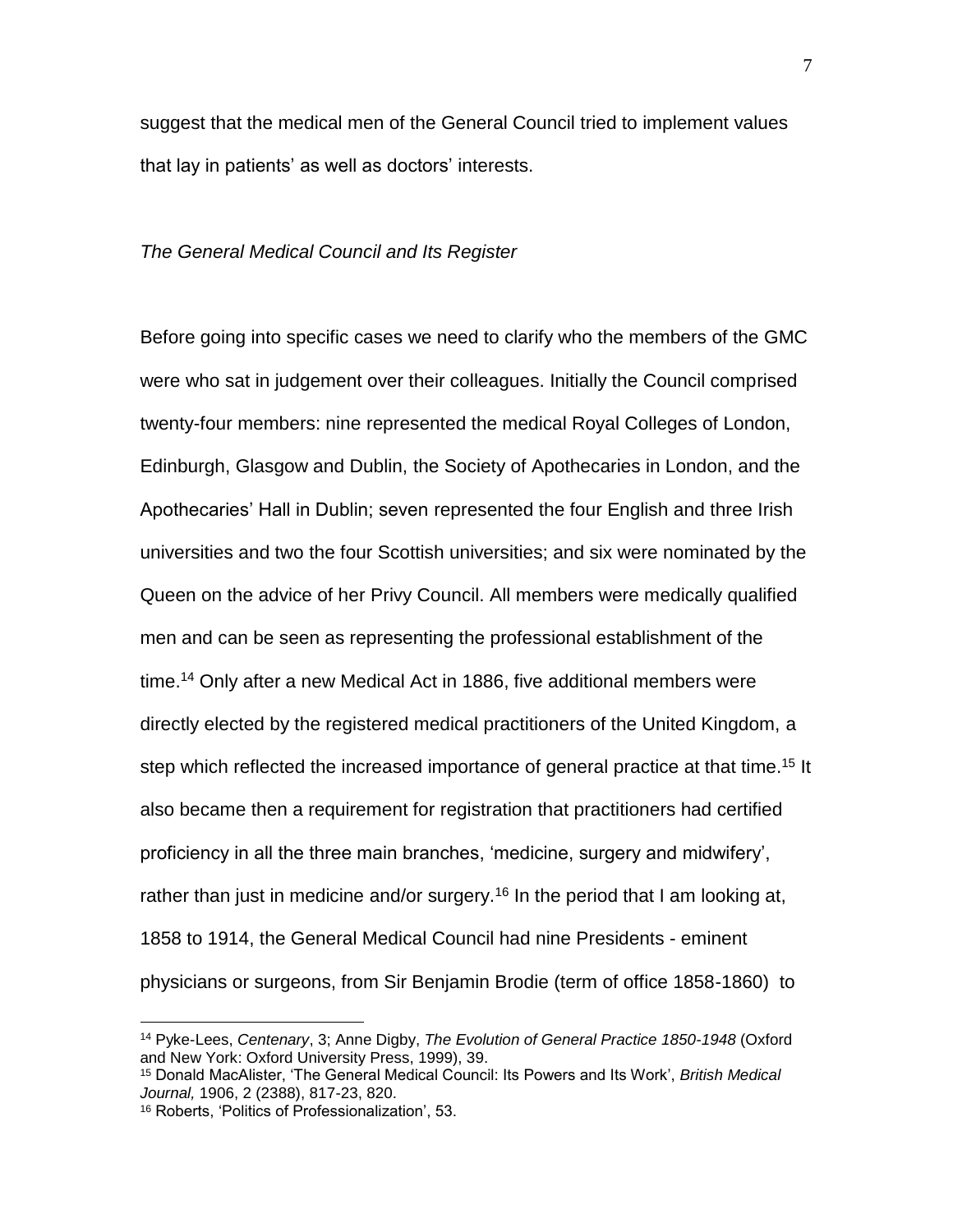Sir Donald MacAlister (term of office 1904-1931).<sup>17</sup> By the early twentieth century, the Crown and the universities could appoint laymen to the Council, but did not choose to do so until 1926. From the 1880s, however, it became customary that the Council's solicitor and a barrister, as Legal Assessor, were present during disciplinary proceedings, and the accused medical practitioners also brought (or sent) their defence lawyers. The disciplinary proceedings thus adopted a format that was similar to court proceedings.<sup>18</sup> Britain was not alone in institutionalising medical discipline in this quasi-legal manner; Prussia, for example, legally introduced so-called medical courts of honour for this purpose in 1899. 19

The preamble of the 1858 Medical Act stated that its purpose was to enable 'persons requiring medical aid […] to distinguish qualified from unqualified practitioners'. <sup>20</sup> That was in essence the function of the Medical Register, on which only those practitioners were admitted who held a recognized qualification from one of the above-mentioned licensing institutions represented on the Council, or who had been practising medicine in 1815. In 1859, almost 15,000 names were on this register, and the number increased to about 23,000 by 1880,

<sup>17</sup> Pyke-Lees, *Centenary*, 30. Brodie had demonstrated his interest in medical professional ethics long before his appointment as President of the General Council, see Benjamin Brodie, 'Introductory Discourse on the Duties and Conduct of Medical Students and Practitioners. Addressed to the Students of St. George's Hospital, October 2, 1843', in *The Works of Sir Benjamin Collins Brodie*, collected and arranged by Charles Hawkins, 3 vols (London: Longman, Green etc., 1865), I, 485-505

<sup>18</sup> MacAlister, 'General Medical Council', 820; Smith, 'Legal Precedent', 207.

<sup>19</sup> See Andreas-Holger Maehle, *Doctors, Honour and the Law: Medical Ethics in Imperial Germany* (Basingstoke: Palgrave Macmillan, 2009), 6-46.

<sup>20</sup> Cited in MacAlister, 'General Medical Council', 817.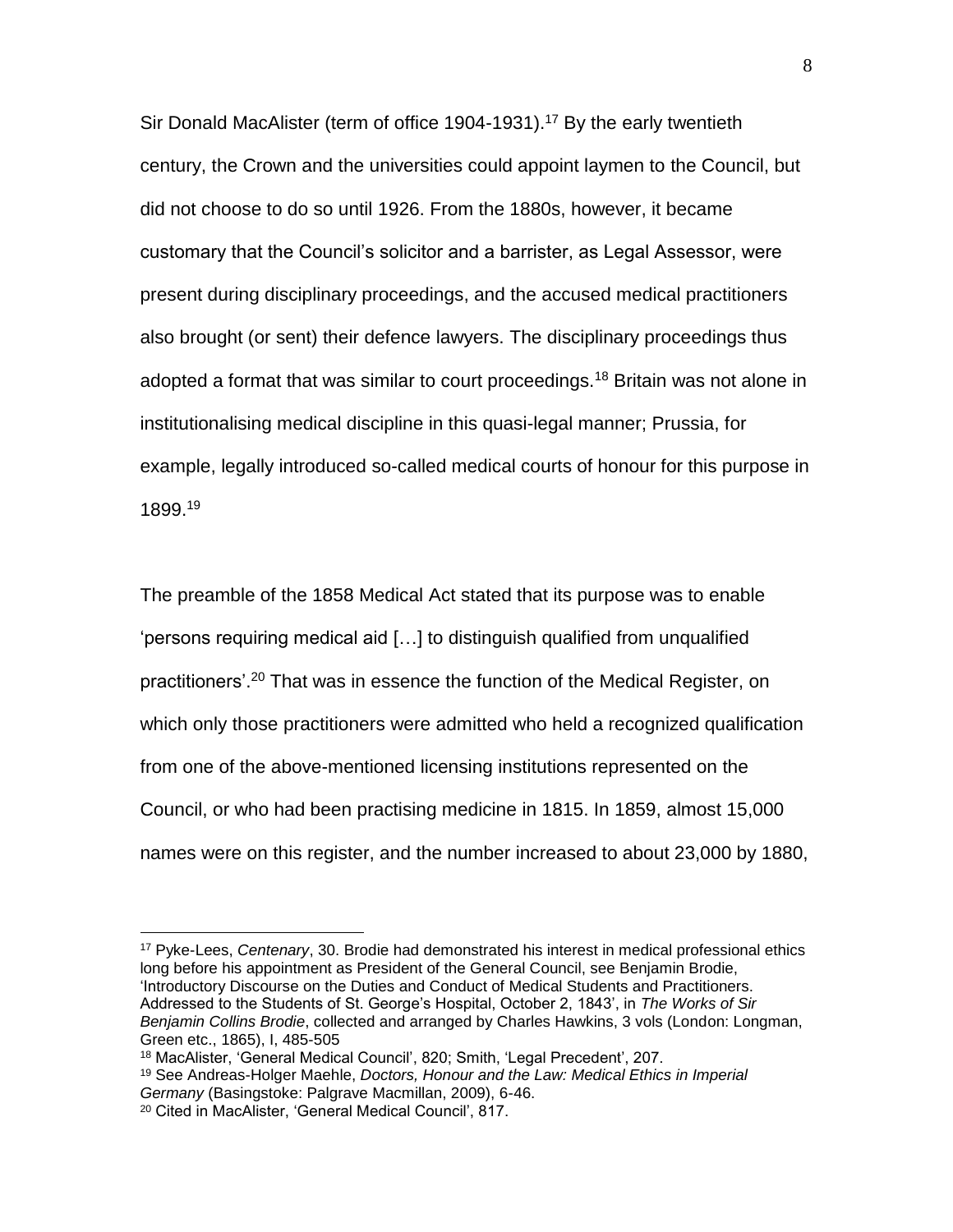and c. 50,000 by 1924. <sup>21</sup> Being unregistered, however, did *not* prevent someone from practising medicine. Registration was only required for fulfilling official functions, such as issuing a death certificate, or for holding positions in public employment, e.g. serving as a medical officer or practising under the 1911 National Health Insurance scheme. Also, only registered practitioners were entitled to sue in the courts for their fees.<sup>22</sup> Nevertheless, the prestige and professional legitimacy that registration brought are not only reflected in the rising numbers of registered practitioners but also in disciplinary cases in which practitioners erased from the Register keenly sought to have their names restored. For example, Leeds doctor Henry Arthur Allbutt, who had been struck off in 1887 for publishing a booklet including contraceptive advice which was considered detrimental to 'public morals', took the General Council to court to have his name placed back on the Register and seeking damages for libel.<sup>23</sup> Other practitioners wrote to the Council with long apologies or detailed

<sup>21</sup> Pyke-Lees, *Centenary*, 3. According to Digby an important reason for the increase in the numbers of registered practitioners was the growing number of graduate entrants in the Register; by 1913 the total number of practitioners on the Register had reached about 42,000. Cf. Digby, *Making a Medical Living*, 15-16.

<sup>22</sup> MacAlister, 'General Medical Council', 817; Margaret Stacey, *Regulating British Medicine: The General Medical Council* (Chichester: John Wiley & Sons, 1992), 18-19; Roberts, 'Politics of Professionalization', 47.

<sup>23</sup> *Minutes*, vol. 24, 1887, 122-23, 307-13, 316-17; vol. 26, 1889, 181-83. The publication concerned was Arthur H. Albutt, *The Wife's Handbook: How a woman should order herself during Pregnancy, in the Lying-in Room, and after Delivery, 2<sup>nd</sup> edn (London: W. J. Ramsey, 1886).* Chapter VII (46-50) gave details of various contraceptive techniques and devices, including the names of the firms from where to obtain the latter. Advertisements for the devices, such as 'The Improved Check Pessary' and 'Malthusian Appliance – The Improved Vertical and Reverse Syringe', appeared at the end of the booklet. For further details and the neo-Malthusian context of the Allbutt case see Angus McLaren, *Birth Control in Nineteenth-Century England* (New York: Holmes & Meier Publishers, 1978), 112, 132-33.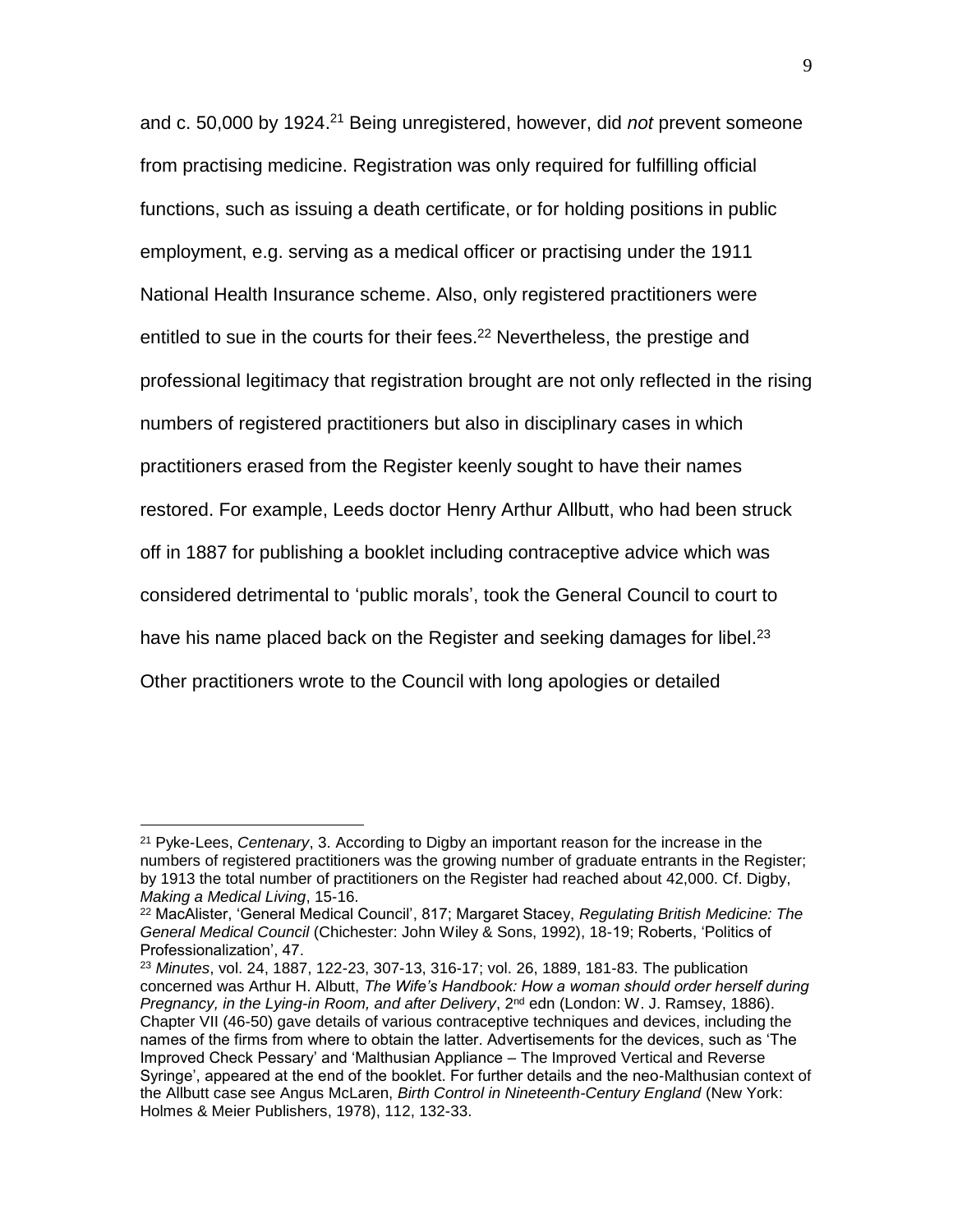justifications of the conduct that had led to erasure of their names, hoping to have them restored.<sup>24</sup>

#### *Examples of Disciplinary Cases and Their Interpretation*

It is therefore unsurprising that a series of early disciplinary cases were concerned with fraudulent registration, i.e. with practitioners who falsely declared to have a registrable qualification or tried to obtain one by fraud. If the Council found practitioners guilty of such an offence, they were erased from the Register. <sup>25</sup> While these decisions were recorded without much comment one can safely assume that the Council aimed to fulfil here its task of enabling the public to identify qualified practitioners. One might, of course, also take the more sceptical line of interpreting those erasures as a process of professional boundary demarcation from the 'unqualified', carried out in the economic interest of the 'qualified' practitioners. The issue of fraud in medical titles was as such not new: already in the early 1850s there had been complaints about this matter in connection with the publication of the (unofficial) *British Medical Directory*. 26

It would be rash, however, to view the early disciplinary cases simply as expressions of professional self-interest. In 1873, for example, the Council erased a medical doctor from the Register because of sexual relations with a

<sup>24</sup> See e.g. *Minutes*, vol. 19, 1882, 83-85 (following erasure in 1877 because of criminal conviction for attempted sodomy); vol. 33, 1896, 232-37 (following erasure in 1894 for advertising for a company). On the latter case (Herbert Tibbits), see below.

<sup>25</sup> See e.g. *Minutes*, vol. 1, 1863, 94-97, 103-104, 213, 245, 251; vol. 2, 1864, 341-42

<sup>26</sup> 'Fictitious Medical Titles', *The Lancet*, 21 August 1852, 179.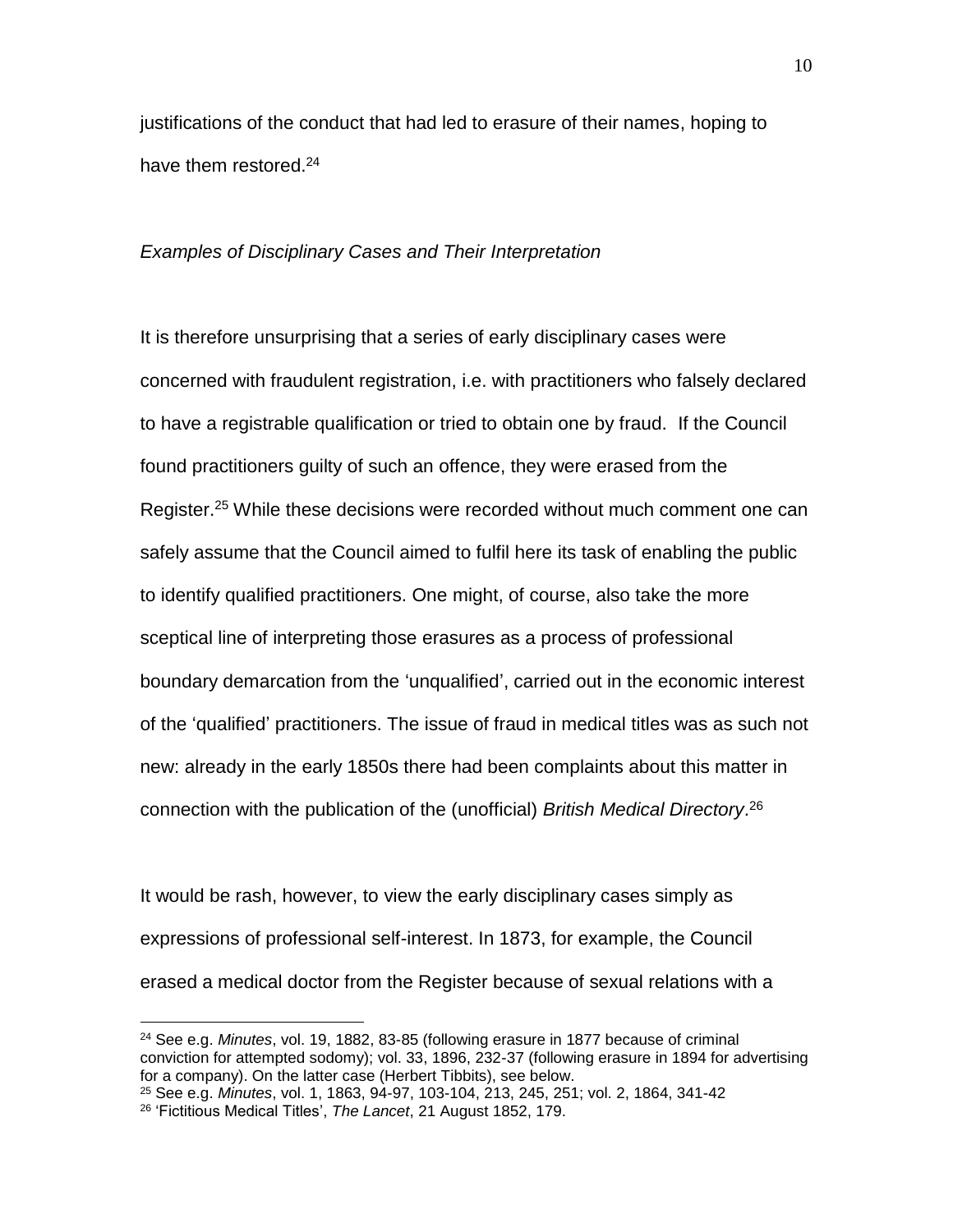female patient. The initial complaint, that he had 'seduced and carnally known' her, had been made by the patient's uncle, a solicitor.<sup>27</sup> The doctor's petition, two years later, to have his name restored to the Register was rejected, as was his further request to this effect in the following year.<sup>28</sup> Only at the third attempt, after a total of eleven years, was his named restored. <sup>29</sup> This was a typical case of 'infamous conduct in a professional respect' that constituted a violation of moral standards of the medical profession in relation to patients. The rule against sexual relations with patients had already been part of the Hippocratic Oath.<sup>30</sup> It was also behind the vow to practise 'chastely' in Edinburgh University's Medical Oath, which had been sworn since the early 1730s. $31$  In the moralistic climate of the nineteenth century the rule aimed both at protecting patients and at preventing reputational damage to the profession.<sup>32</sup> Seen in this light it is understandable that the GMC in this disciplinary case repeatedly rejected the doctor's application to restore his name to the Register – taking a firm line in a matter like this protected the GMC's own reputation.

Another early GMC case concerned medical confidentiality – a rule likewise mentioned in the Hippocratic Oath, but also in nineteenth-century British works on medical deontology, such as Percival's *Medical Ethics* and Michael Ryan's *A* 

<sup>27</sup> *Minutes*, vol. 10, 1872-73, 149-50.

<sup>28</sup> *Minutes*, vol. 12, 1875, 23; vol. 13, 1876, 333.

<sup>29</sup> Smith, *Medical Discipline*, 240.

 $30$  'Into as many houses as I may enter, I will go for the benefit of the ill, while being far from all voluntary and destructive injustice, especially from sexual acts, both upon women's bodies and upon men's, both of the free and of the slaves.' See Steven H. Miles, *The Hippocratic Oath and the Ethics of Medicine* (New York: Oxford University Press, 2004), xiv, 139-48.

<sup>31</sup> Robert Baker, *Before Bioethics: A History of American Medical Ethics from the Colonial Period to the Bioethics Revolution* (New York: Oxford University Press, 2013), 37, 49.

<sup>32</sup> See also Digby, *Evolution of British General Practice*, 282.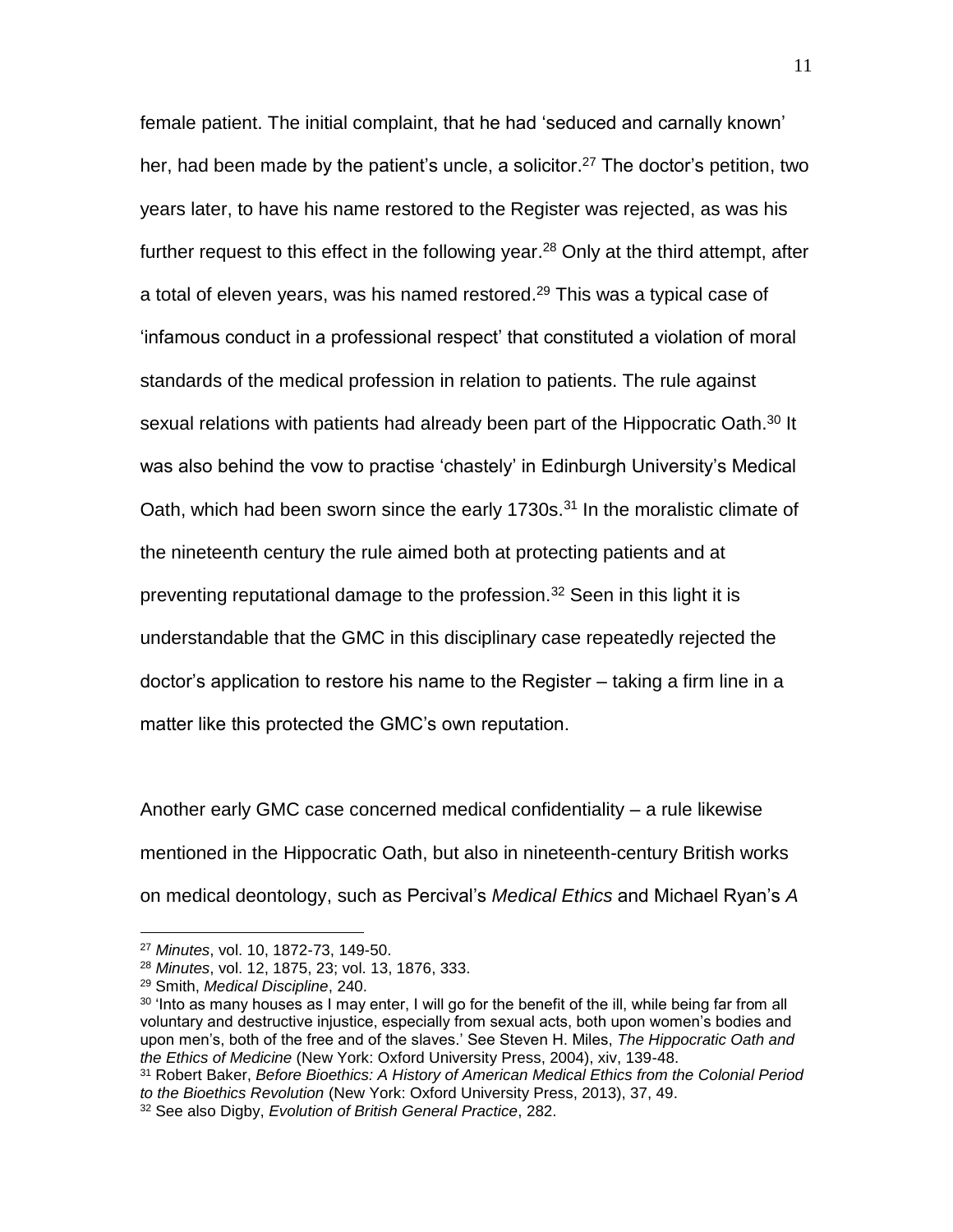*Manual of Medical Jurisprudence*. <sup>33</sup> This case concerned a medical doctor, John Pattison, who had qualified in New York but was practising in London. In 1868, he had accused the husband of a patient with breast cancer of 'stubbornness', because he had refused to follow the doctor's advice to take her after local treatment of the tumour for recuperation to the south of France over the winter months. Instead the husband eventually took her at the end of January to the seaside at Hastings, where she died a few days later. The doctor was further aggrieved by the fact that the husband refused to pay the full bill for numerous home visits to the sick wife, and he warned the husband in writing that he was going to publish the circumstances and details of the case in a medical book.<sup>34</sup> When the husband returned the doctor's letters, which included accusations of 'shabby conduct', to the dead-letter office, Pattison sent them by open post, so that they could be read by anyone, and threatened that he would next time write them on cardboard and send them to the husband's club. The husband, Charles Hay Frewen, a Royal sheriff and former Member of Parliament, took the doctor to court for libel and breach of the peace.<sup>35</sup> At the second court hearing Pattison apologized through his lawyer to Frewen and assured to have published his book without including the case history concerned. Frewen's lawyer then withdrew the

 $33$  'And about whatever I may see or hear in treatment, or even without treatment, in the life of human beings – things that should not ever be blurted out outside – I will remain silent, holding such things to be unutterable.' See Miles, *Hippocratic Oath*, xiv, 149-57. Percival, 'Medical Ethics', 90; Michael Ryan, 'A Manual of Medical Jurisprudence and State Medicine' (1836), in H. Brody, Z. Meghani and K. Greenwald, eds, *Michael Ryan's Writings on Medical Ethics* (Dordrecht: Springer, 2010), 79-222, 157-58.

<sup>34</sup> *Minutes*, vol. 7, 1869, 41-45.

<sup>35</sup> 'Court of Queen's Bench, Westminster, Jan. 25', *The Times*, issue 26344, 26 January 1869, 11.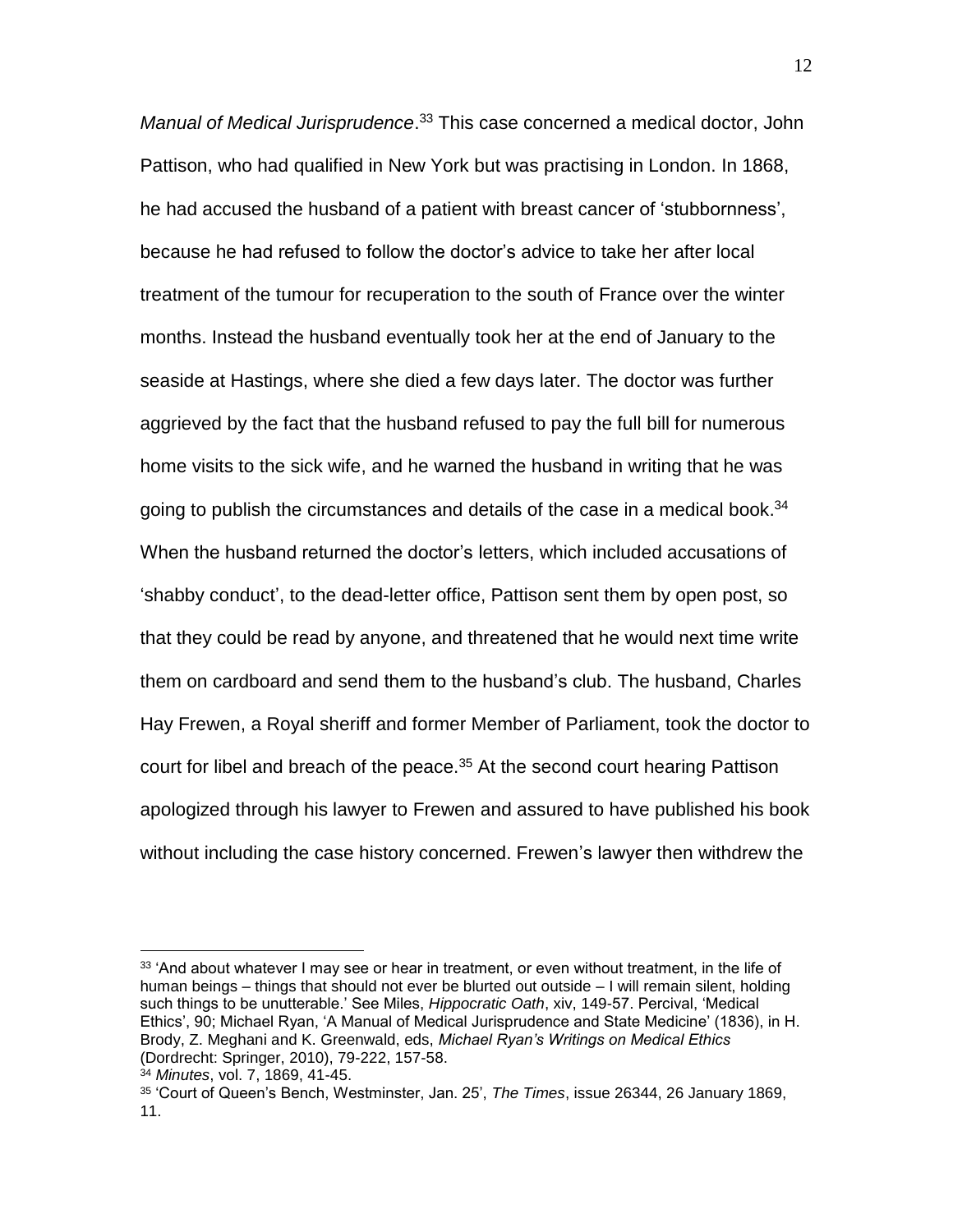charges, so that the court, somewhat reluctantly, dismissed the case.<sup>36</sup> However, the General Medical Council, on learning about this court case from newspaper reports, decided to hold its own inquiry into the matter, found Pattison guilty of infamous conduct in a professional respect and erased his name in 1869 from the Register. His petition in 1871 to have his name restored was rejected by the Council. <sup>37</sup> The sparse GMC *Minutes* unfortunately give us no information about the Council's reasoning behind their decisions. However, it is clear that the deontological literature, in particular Percival and Ryan, had described unauthorized disclosures as unethical. As Ryan had put it in 1836:

The confidence reposed in him [i.e. the medical practitioner], and revelations made to him, during his professional attendance, are such that honour commands him not to abuse the one, or publish the other, unless in our courts of justice, which have the power to compel him. […] such secrets are not to be divulged without the greatest necessity [...]. $^{38}$ 

Russell Smith has identified Pattison's case as the GMC's first disciplinary case on medical confidentiality, and deplores that the GMC began to publish guidance on this topic only over a hundred years later.<sup>39</sup> However, it is quite clear from the context of the case that the Council acted on a contemporary, professional as well as public expectation about the requirements of discreet behaviour in a

 $\overline{a}$ <sup>36</sup> 'Court of Queen's Bench, Westminster, Feb. 1', *The Times*, issue 26350, 2 February 1869, 8-9. <sup>37</sup> *Minutes*, vol. 7, 1869, 41-45, 159, 162; vol. 9, 1871, 14.

<sup>38</sup> Ryan, 'Manual', 157.

<sup>39</sup> Smith, 'Legal Precedent', 211. Actually, GMC Legal Assessor Muir Mackenzie prepared a memorandum on the obligations of medical practitioners regarding professional secrecy in 1899 which was published in the *British Medical Journal* and *The Lancet*. Cf. Angus H. Ferguson, *Should a Doctor Tell? The Evolution of Medical Confidentiality in Britain* (Farnham: Ashgate, 2013), 28, 37-38; Andreas-Holger Maehle, *Contesting Medical Confidentiality: Origins of the Debate in the United States, Britain, and Germany* (Chicago: The University of Chicago Press, 2016), 30.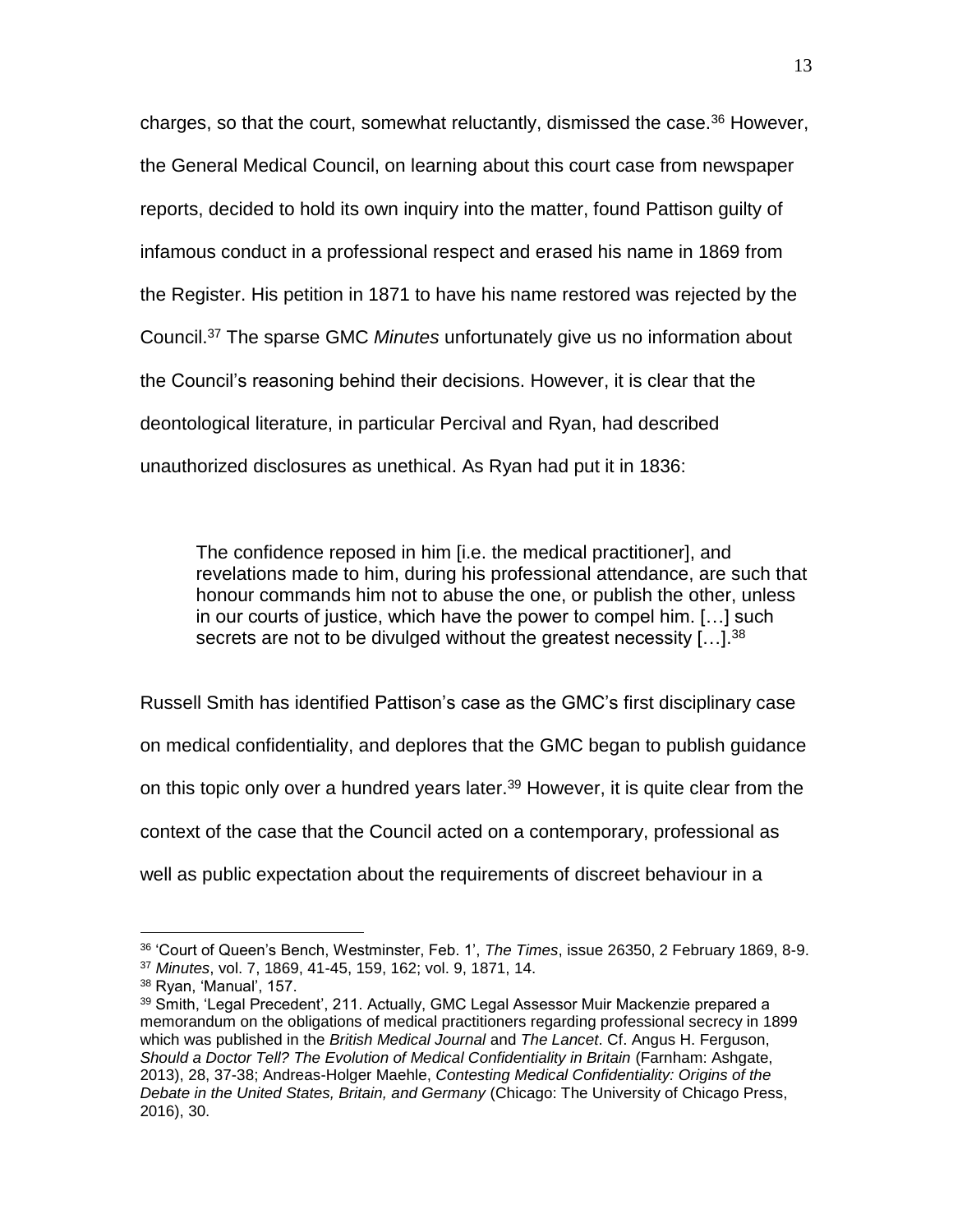doctor and enforced this social expectation through its decisions. In 1851, the Scottish Court of Sessions case of A.B. v. C.D., in which a doctor was accused of having disclosed sensitive family information of the plaintiff to the minister of his parish, had established that the relationship between medical adviser and the person consulting him implied an obligation of secrecy that, If violated, could give proper grounds for legal action. Only in a court of law doctors were expected, and compelled, to testify concerning patient details.<sup>40</sup> In Pattison's case, then, the GMC acted on the supposed interests of the patient respectively their family in medical secrecy. These interests were apparently not in conflict with professional interests which were concerned about the public reputation of medical practitioners.

Another case indicated, however, the limits of the GMC's disciplinary role. In April 1881, the King and Queen's College of Physicians in Ireland sent a complaint about Richard Albert Shipman Prosser, a Member of the Royal College of Surgeons of England and Licentiate of the Society of Apothecaries in London, to the General Medical Council. Prosser had sworn in a coroner's court that he had performed a post-mortem examination on a female patient's body, in which he examined the kidneys and all other abdominal viscera, finding the kidneys healthy. On the basis of this examination, he had accused the medical practitioner who had treated the patient of having caused her death by negligence. On this evidence the practitioner concerned, Edward Hyacinth

<sup>40</sup> Walter F. Pratt, *Privacy in Britain* (Lewisburg: Bucknell University Press, and London: Associated University Presses, 1979), 46-47; Ferguson, *Should a Doctor Tell?*, 24-26; and Maehle, *Contesting Medical Confidentiality*, 9-10.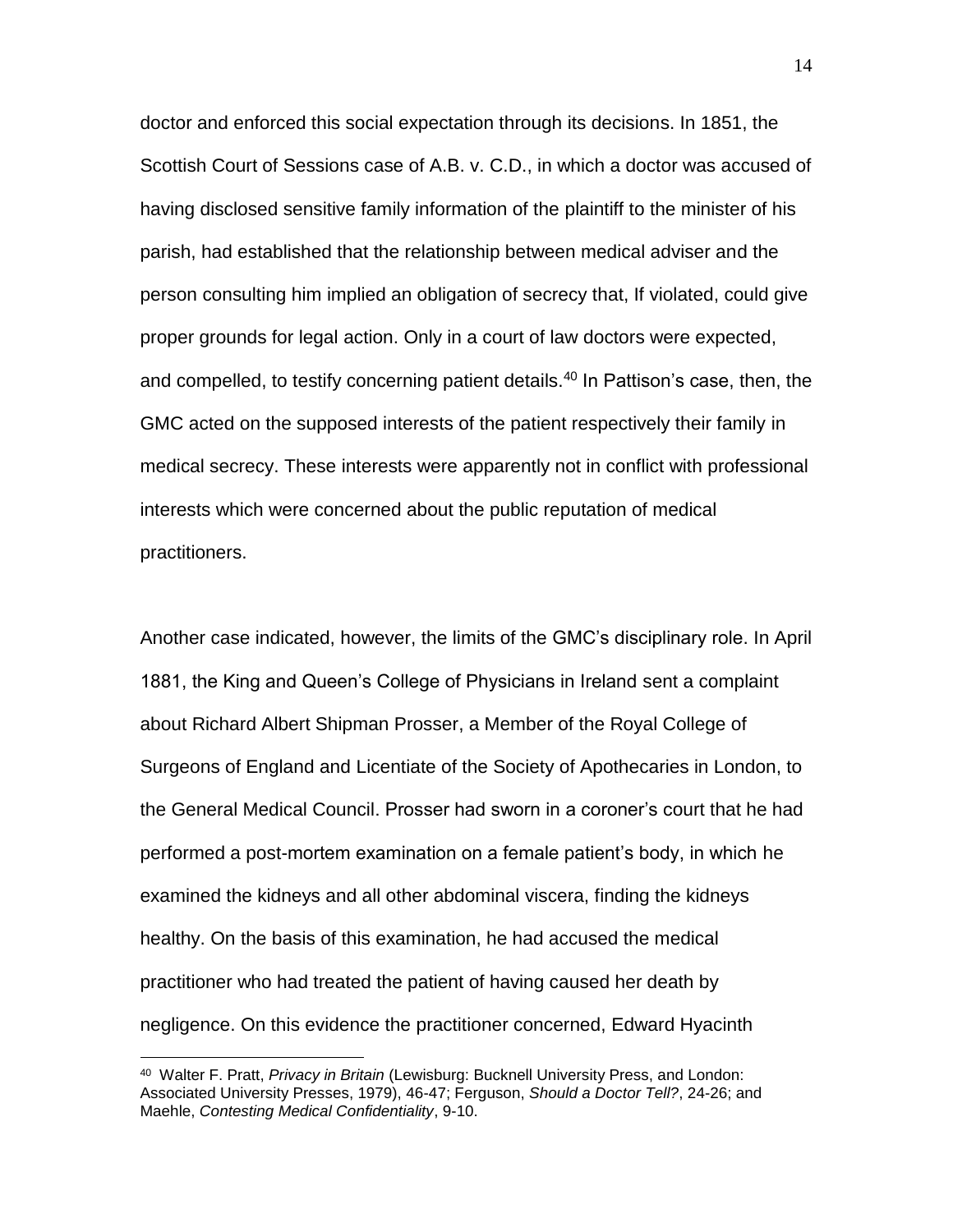O'Leary, a Licentiate of the King and Queen's College of Physicians, had been charged with manslaughter and imprisoned. A second-post mortem examination by two other medical practitioners then showed, however, that the kidneys had not been removed from their place during the autopsy and that also the other abdominal organs appeared to have been incompletely examined. Following this information the manslaughter charge against O'Leary was dropped, and he was released from prison. King and Queen's College held that Prosser's behaviour amounted to infamous conduct in a professional respect and asked the GMC to erase his name from the Register.<sup>41</sup> So in this case, Prosser, who had made the accusation of negligence about a fellow-practitioner, was himself suspected of having been negligent, namely in his post-mortem examination, with the serious consequence that the practitioner accused by him had been indicted with manslaughter and arrested.<sup>42</sup>

The initial response of the GMC Branch Council for England, which first looked at the complaint, was that this case did not seem to be one in which the Council could 'usefully take action'. King and Queen's College, dissatisfied with this reply, repeated its complaint in May 1881. The Branch Council was still unwilling to take the matter further, seeing it as a case of 'conflicting evidence' and noting that no legal action had been taken against Prosser for perjury. However, the central General Medical Council decided that the Branch Council should inquire

<sup>41</sup> *Minutes*, vol. 18, 1881, 266-67.

<sup>42</sup> On nineteenth-century notions of negligence see Kim Price, *Medical Negligence in Victorian Britain: The Crisis of Care under the English Poor Law, c. 1834-1900* (London: Bloomsbury Academic, 2015).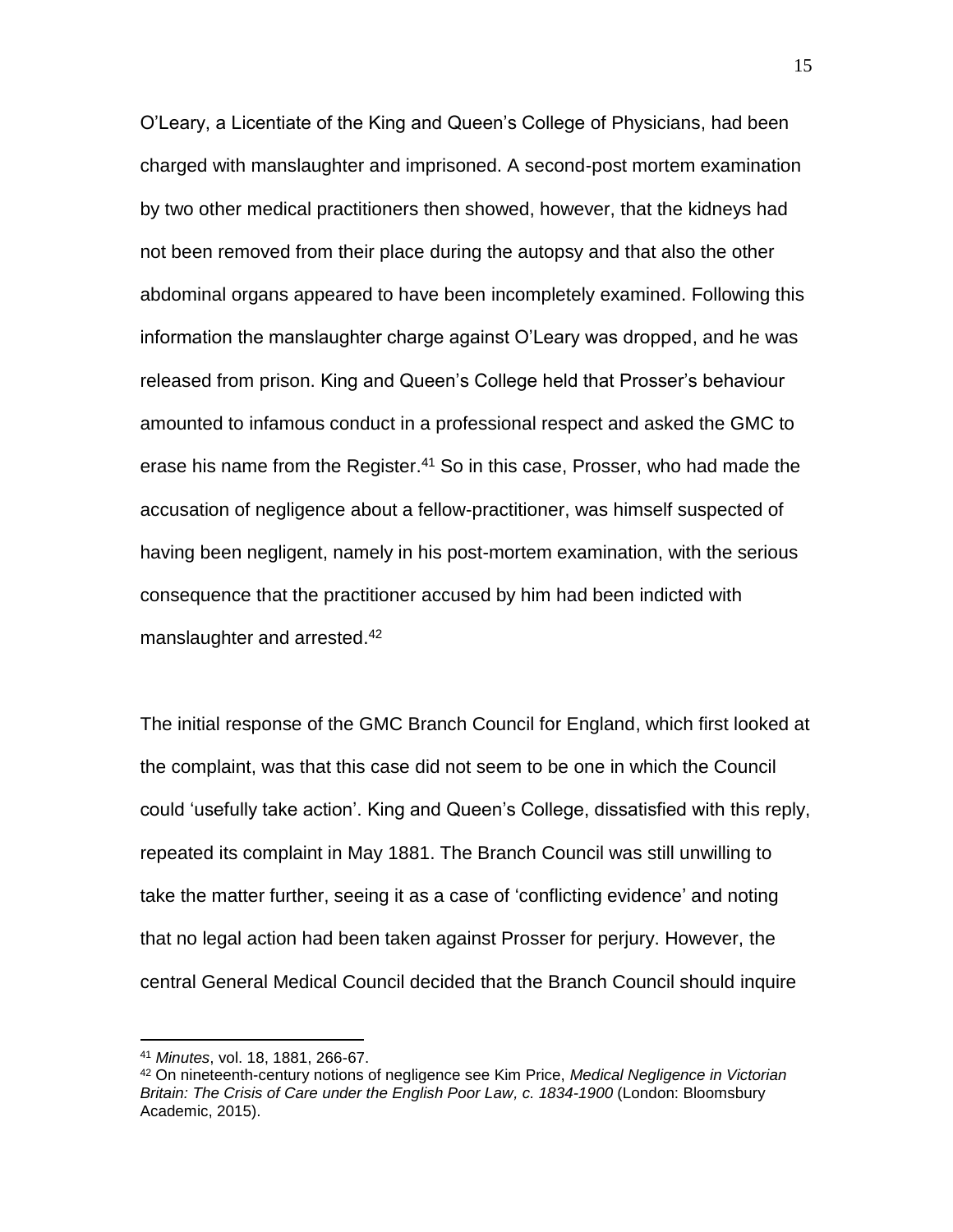further into Prosser's conduct in this case.<sup>43</sup> Having obtained and considered their solicitor's report on the case and having consulted with the General Council's solicitor, the Branch Council concluded eventually, in March 1883, nearly two years after the initial complaint, that there were no grounds for finding Prosser guilty of infamous conduct in a professional respect.<sup>44</sup> In spite of the intervention of two GMC members, who wanted to see the report of the second post-mortem examination, the General Medical Council agreed with this conclusion the following month.<sup>45</sup>

Apart from throwing a light on the power relations between a royal college, the General Medical Council and one of its branch councils, the Prosser case illustrates the difficulties the GMC had early on in forming an opinion on the quality of medical performance. The reference to 'conflicting evidence' is quite revealing in this regard. In the end, the GMC followed the legal assessments of its solicitors, which in turn were informed by the decisions of the general courts involved. It summoned neither Prosser nor O'Leary to hear them directly about their sides of the case, whereas it had summoned the accused practitioners in the sexual misconduct and breach of confidentiality cases mentioned above. So how did the early GMC then address its task of protecting the public against poorly *performing* medical practitioners, as distinct from practitioners whose *moral* conduct was questionable?

<sup>43</sup> *Minutes*, vol. 18, 1881, 213-14, 267; vol. 19, 1882, 100, 197-99, 212.

<sup>44</sup> *Minutes*, vol. 20, 1883, 222-23.

<sup>45</sup> *Minutes*, vol. 20, 1883, 32-33.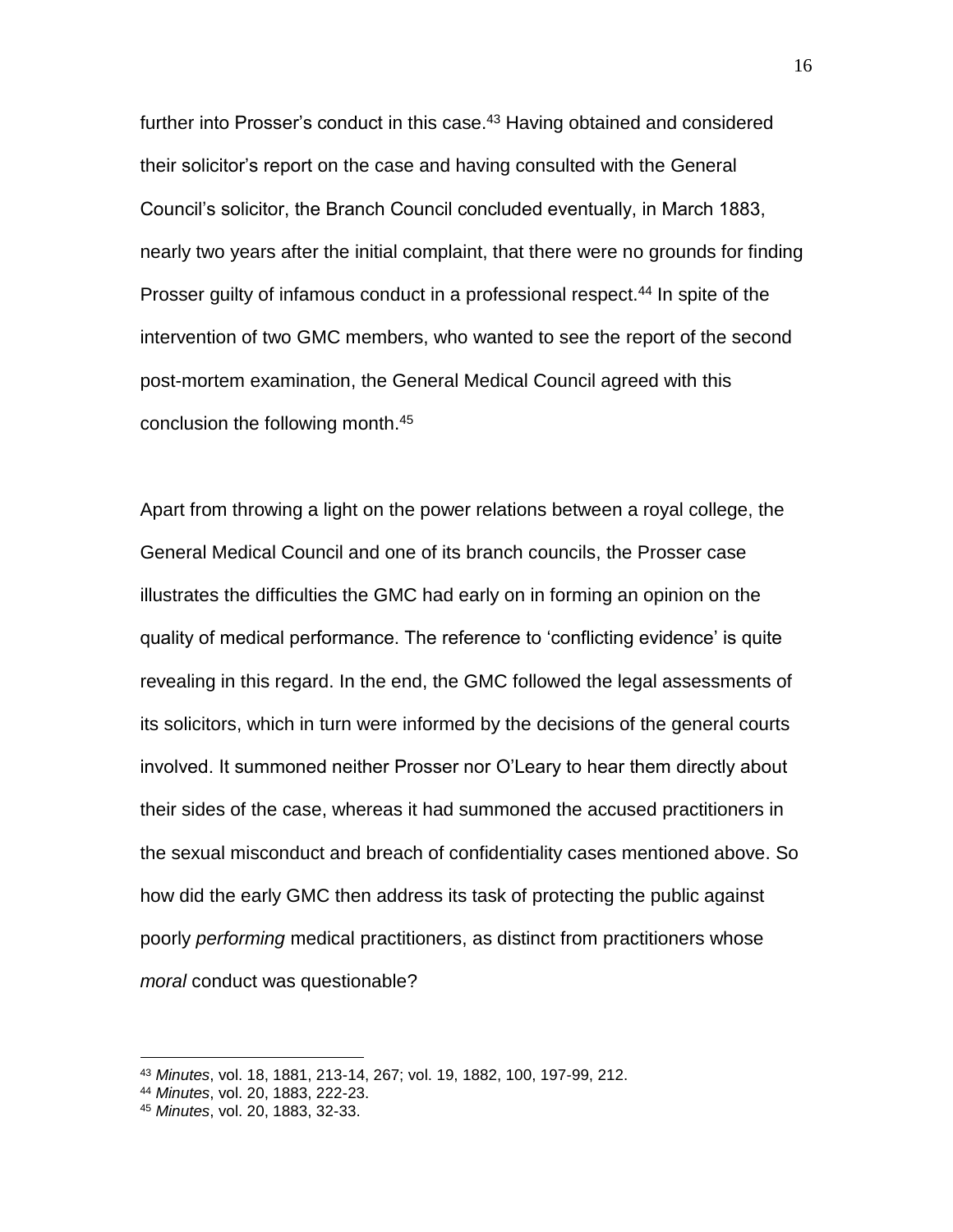As the mentioned cases on fraudulent registration indicated, the GMC's approach focused on medical qualifications, and in fact the related matter of covering unqualified assistants became a key issue in the late nineteenth century. The problem was, in short, that some qualified medical men, who ran large practices, employed unqualified assistants (that is, assistants without a registrable qualification), allowing them to do unsupervised work which was supposed only to be carried out by a qualified medical practitioner. Such assistants sometimes gave the wrong impression to patients that they were regular doctors. <sup>46</sup> A GMC Committee looking into substantial evidence on this issue concluded in 1883 that the system of employing unqualified assistants was widespread in England and Wales, especially in general practice for the large mining and manufacturing populations. The Committee expressed concern that this system was blocking employment opportunities and earnings for qualified assistants. But above all it saw the system as 'fraud on the public', comparable to the public offence of lawyers who covered persons falsely pretending to be a solicitor or attorney, which was punishable with withdrawal of the lawyer's practising license and a prison sentence for the unqualified person. The qualified medical practitioners who covered an unqualified assistant, for example by signing medical or death certificates on patients they had not seen themselves, were held to be guilty of 'infamous conduct'. Their behaviour frustrated the fundamental principle of the 1858 Medical Act that it should enable the public to

<sup>46</sup> *Minutes*, vol. 21, 1884, 252; vol. 23, 1886, 117.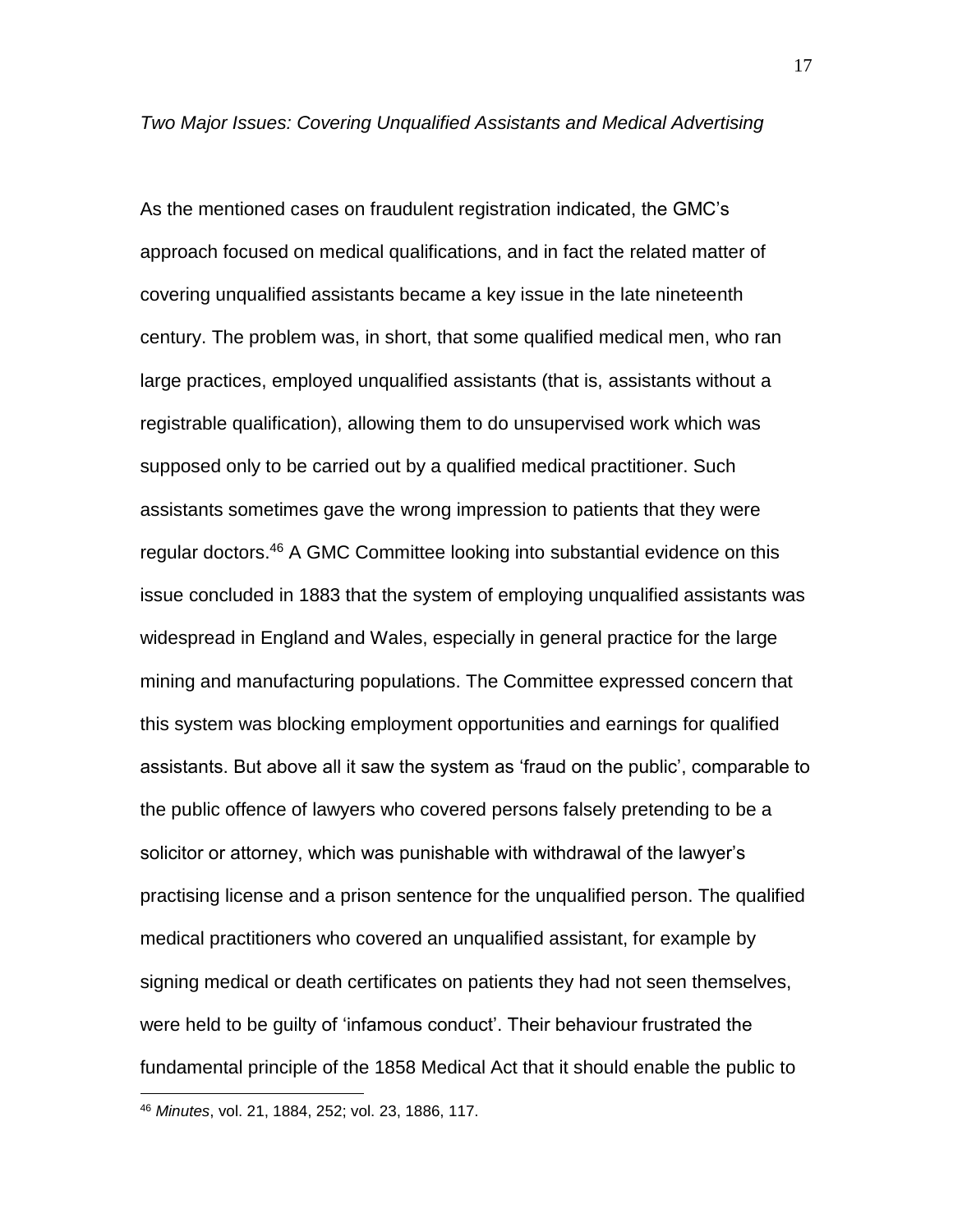distinguish between qualified and unqualified practitioners.<sup>47</sup> So, in this matter the GMC aimed to protect the public against incompetent treatment, though not by control of performance but indirectly by control of medical employment. It acted here in the interest of the public, while simultaneously supporting the employment opportunities for junior, qualified practitioners.

The Committee's recommendation to discipline practitioners who covered unqualified assistants was adopted by the GMC, which decided to publish a warning on this issue in the same year,  $1883<sup>48</sup>$  This was the first of the GMC's official Warning Notices, which specified types of behaviour that might lead to a disciplinary inquiry and erasure from the Register.<sup>49</sup> Numerous charges of covering unqualified assistants were heard by the GMC until this type of disciplinary offence became less frequent in the years after 1900. <sup>50</sup> A particularly prominent case of this kind was that of Dr Walter Day and Mr William Davenport in 1886. It had been reported by the Deputy Coroner for Westminster, Athelstan Braxton Hicks, to the Secretary of State for the Home Department, before the latter forwarded the material to the GMC, asking the Council to deal with it, 'as the practice of employing unqualified practitioners as assistants by medical men is very common, especially by medical men presiding over dispensaries.<sup>'51</sup> A coroner's inquest had been held over the body of a 53-year-old labourer, as Dr

<sup>47</sup> *Minutes*, vol. 20, 1883, 39-45, 51-85.

<sup>48</sup> *Minutes*, vol. 20, 1883, 91.

<sup>&</sup>lt;sup>49</sup> By 1914 Warning Notices had also been issued regarding issues with certification, sale of poisons, dangerous drugs, association with unqualified practitioners, and advertising and canvassing. Smith, 'Development of Ethical Guidance', 61. <sup>50</sup> Smith, *Medical Discipline*, 103, 241-55.

<sup>51</sup> *Minutes*, vol. 23, 1886, 114.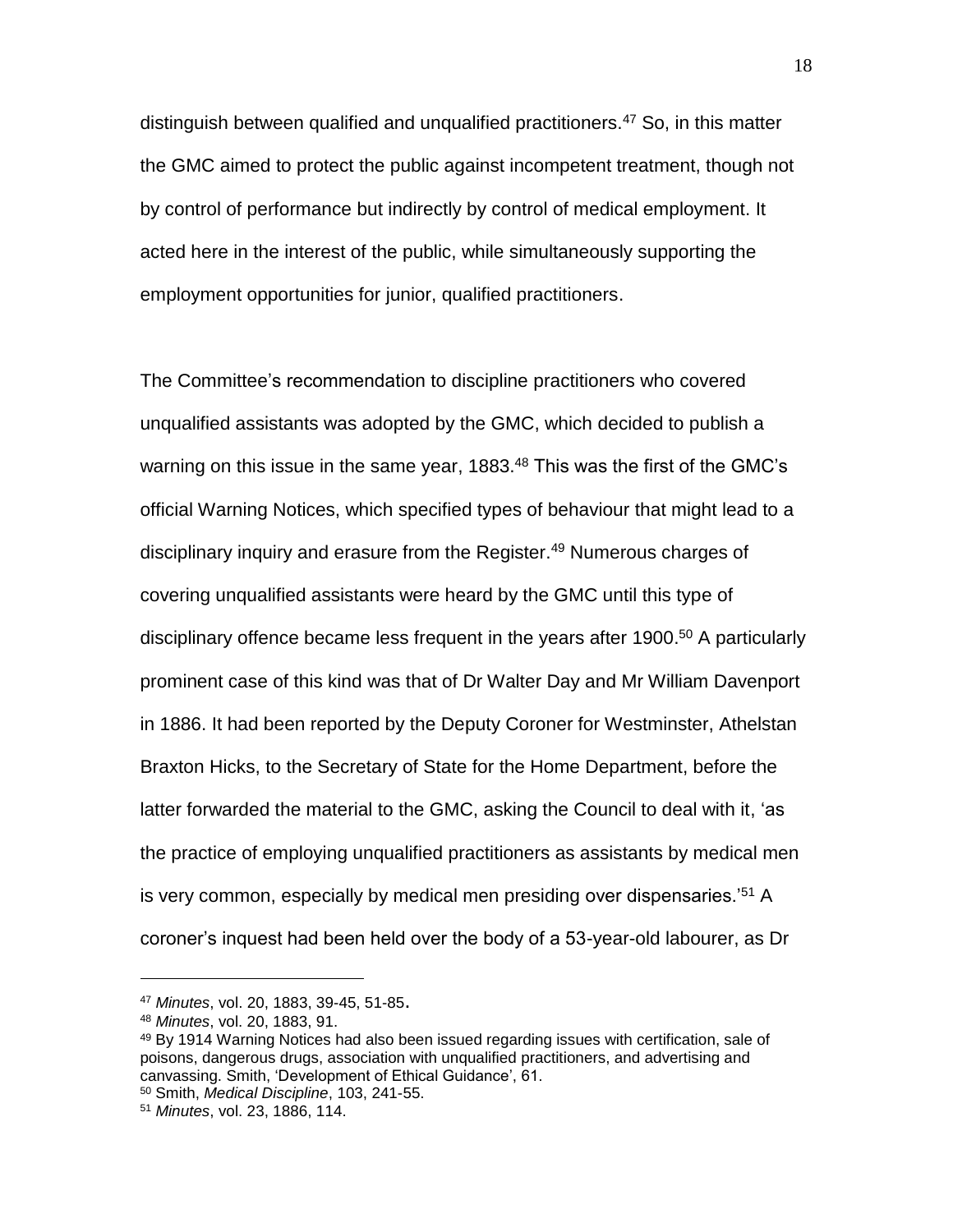John Pugh, who had been called by the family for emergency help in the night the man was dying, suspected that the patient had only been treated in his last illness by an unqualified practitioner, Davenport, who worked as an assistant in Dr Day's dispensary. Pugh had therefore refused to give a death certificate and written to the Registrar of Deaths. Dr Day had subsequently signed the death certificate wrongly entering as the last date he had seen the patient the day on which Davenport had actually attended him. However, Day claimed to have personally seen to the patient in the dispensary two days earlier when the latter had presented with symptoms of acute bronchitis. While the post-mortem examination did not reveal anything suspicious, indicating heart failure upon congestion of the lungs, and Davenport's treatment appeared to have been appropriate, the coroner was alarmed about the circumstances of the death certificate, in particular as Davenport had a previous conviction for perjury. Concerned about 'the poor' being treated by unqualified men who were unable to give valid certificates for their insurance clubs, Braxton Hicks had informed the Home Secretary. The latter had subsequently consulted the Registrar-General, who advised against taking legal action against Dr Day, given that he had declared under oath to have personally seen the patient only two days before the patient's death.<sup>52</sup> Braxton Hick's involvement as coroner and the holding of an inquest over the patient's body was in line with a general, though not uncontroversial policy at this time: that all deaths not certified by a registered medical practitioner should be referred to the coroner, who would then decide

<sup>19</sup>

<sup>52</sup> *Minutes*, vol. 23, 1886, 114-21.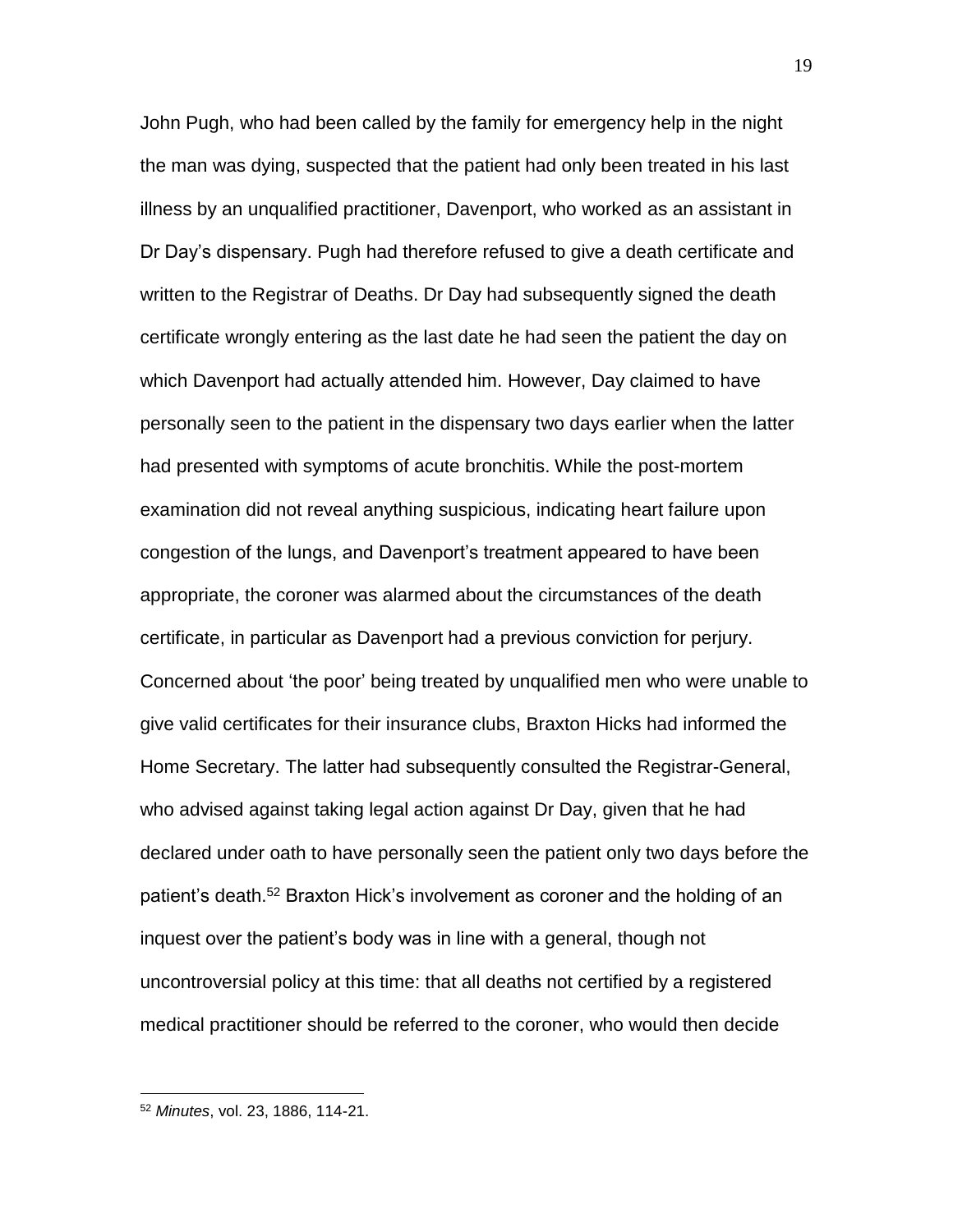whether an inquest should be held.<sup>53</sup> As Ian Burney has arqued, the threat to a deceased person's family of the unwanted publicity of a coroner's inquest can be seen as an instrument of the medical profession to discipline the population into seeking qualified medical care and avoiding unlicensed practitioners.<sup>54</sup> While this interpretation points to professional self-interest in cases such as this, there appears to have also been genuine concern about the quality of care provided by unqualified assistants such as Davenport. The General Medical Council, upon advice of its solicitor, decided to take no action against Dr Day, but took the opportunity to inform the Home Department and the Privy Council about the recent GMC inquiry into the issue of employing unqualified assistants, including the subsequent Warning Notice of 1883 and a resolution then taken to ask for legislation on the matter.<sup>55</sup> It also defined more clearly the circumstances under which a registered practitioner might be 'censured' for covering an unqualified assistant. This was held to be likely if the unqualified assistant practised 'in complete substitution' for the registered practitioner's services or under circumstances where 'due personal supervision and control' by the latter were not, or could not be, exercised.<sup>56</sup>

The implications of this position of the GMC are illustrated by another disciplinary case on covering an unqualified assistant, in 1910. Being the first case in which

<sup>53</sup> Ian A. Burney, *Bodies of Evidence: Medicine and the Politics of the English Inquest 1830-1926*  (Baltimore and London: Johns Hopkins University Press, 2000), 75-76.

<sup>54</sup> Ibid., 77.

<sup>55</sup> *Minutes*, vol. 23, 1886, 256; vol. 24, 1887, 143-44, 357.

<sup>56</sup> *Minutes*, vol. 25, 1888, 36-37.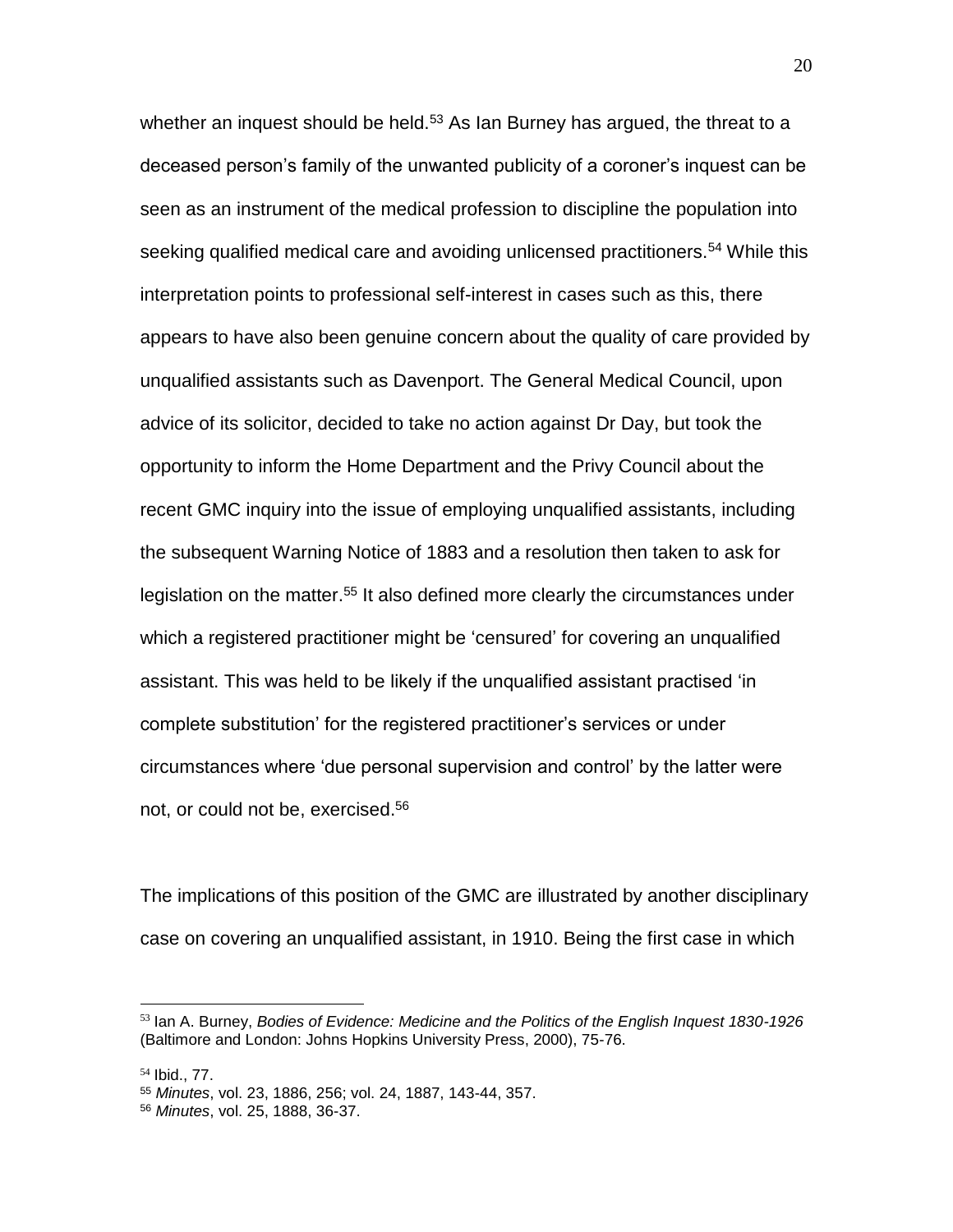the British Medical Association acted as official complainant to the GMC, it received detailed coverage in the *British Medical Journal*. <sup>57</sup> As the BMA's Medical Secretary, James Smith Whitaker, asserted in the relevant GMC hearing, 'the case was of considerable public importance'.<sup>58</sup> David Thomas Jones, a qualified surgeon running a large practice with three partners in Sheffield, stood accused of having allowed his medically unqualified dispenser and surgery attendant, William Perry, to attend one of his working-class patients, Mrs Alice Hannah Nicholson, when she gave birth to twins. Initially, Perry had rushed to see to Mrs Nicholson in an emergency situation, as she had started to give birth and neither Jones nor the other doctors of the practice had been available at the time. However, Jones being busy the following days as well, allowed his assistant to visit her two more times after the birth, which appeared to have been uncomplicated, and also to take care of the official notification of birth form, in which Perry inserted Jones's name as the doctor attending. When Jones eventually followed a call to personally visit Mrs Nicholson four days after the birth, she had developed puerperal fever. Though transferred immediately to a local workhouse infirmary, where retained pieces of placenta were removed, she died there a few days later. On learning about the case, Sheffield's Medical Officer of Health contacted the coroner, who – following also a personal request of the widower, Mr Nicholson – arranged for an exhumation of the already buried

<sup>57</sup> 'Disciplinary Cases before the Medical Council', *British Medical Journal*, 4 June 1910, 1366-67; General Council of Medical Education and Registration, 'Medical Disciplinary Cases. The Case of Mr. David Thomas Jones', *Supplement to the British Medical Journal*, 4 June 1910, 340-47. The BMA had a Central Ethical Committee since 1902. See Morrice, 'Medical Ethics and the British Medical Association'.

<sup>58</sup> General Council, 'Medical Disciplinary Cases', 340.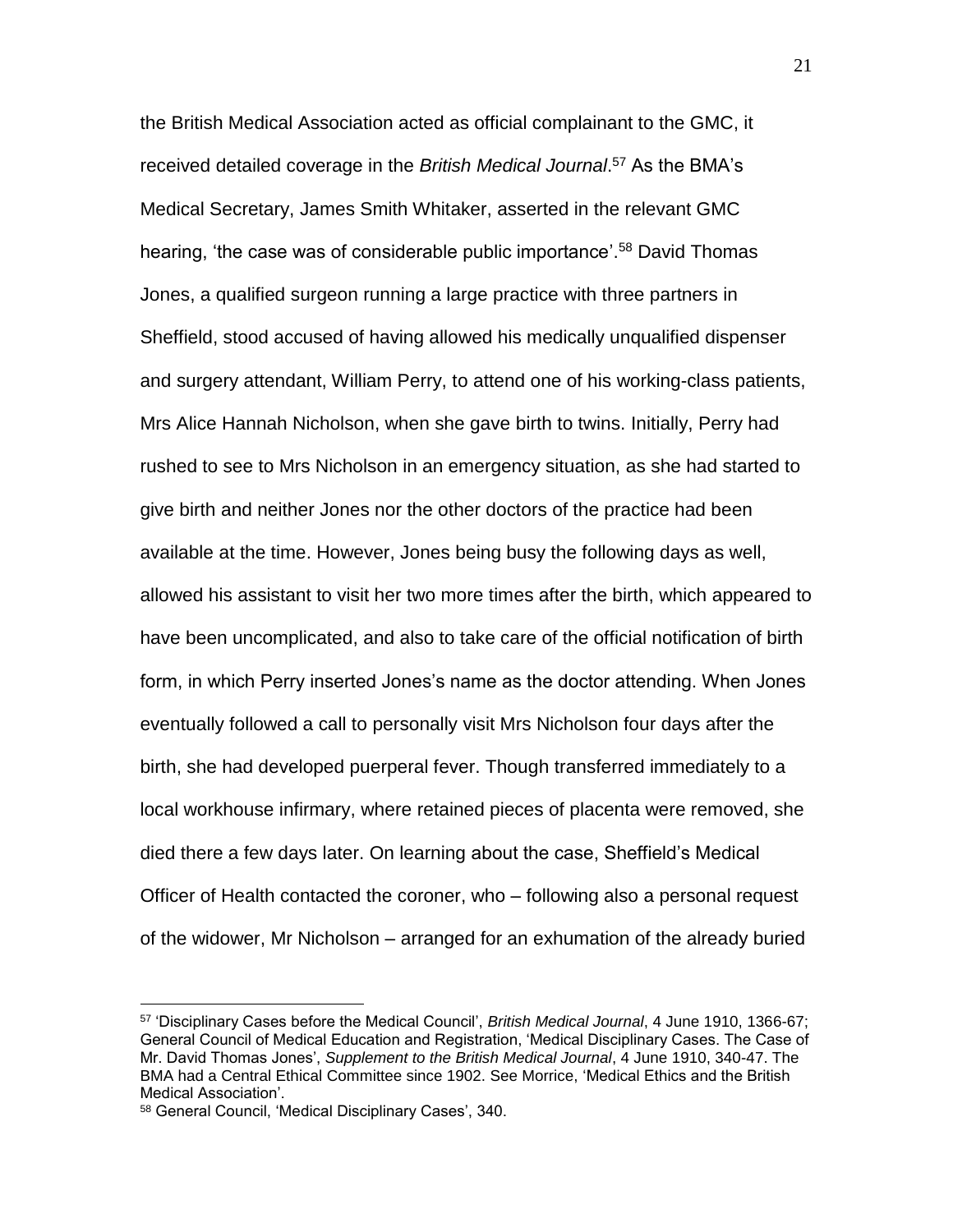body. The post-mortem examination indicated that Mrs Nicholson had died from 'purely natural causes', which 'would include puerperal septicaemia [blood poisoning]', <sup>59</sup> and that there were no injuries caused by the delivery. Still, the Medical Officer of Health ensured that the case went, via the British Medical Association as complainant, to the GMC.<sup>60</sup> After hearing Jones and witnesses, and considering depositions from individuals involved in the case, the GMC found Jones guilty of infamous conduct in a professional respect and erased his name from the Register.<sup>61</sup> His name was restored 30 months later.<sup>62</sup>

The Day-Davenport case and the Jones-Perry case thus illustrate how the issue of employing unqualified assistants was bound up with suspicions of incompetent practice - even though in the former case family members of the deceased declared during the inquest that they had always been satisfied with 'Dr Davenport', and in the latter case, Jones provided evidence that members of Mrs Nicholson's family had continued to see him as their doctor after her death.<sup>63</sup> Employing and covering unqualified assistants was seen as a professional offence not only because it precluded employment opportunities for qualified junior practitioners but also because it could involve serious danger for patients. By the mid-1920s the position of the GMC on the issue was unmistakably clear. As barristers William Sanderson and E. B. A. Rayner warned in their textbook on legal aspects of medical practice:

<sup>59</sup> *Ibid.*, 342.

<sup>60</sup> *Ibid.*, 340-47.

<sup>61</sup> *Ibid.*, 347; *Minutes*, vol. 47, 1910, 46-48.

<sup>62</sup> Smith, *Medical Discipline*, 253.

<sup>63</sup> *Minutes*, vol. 23, 1886, 117; General Council, 'Medical Disciplinary Cases', 344.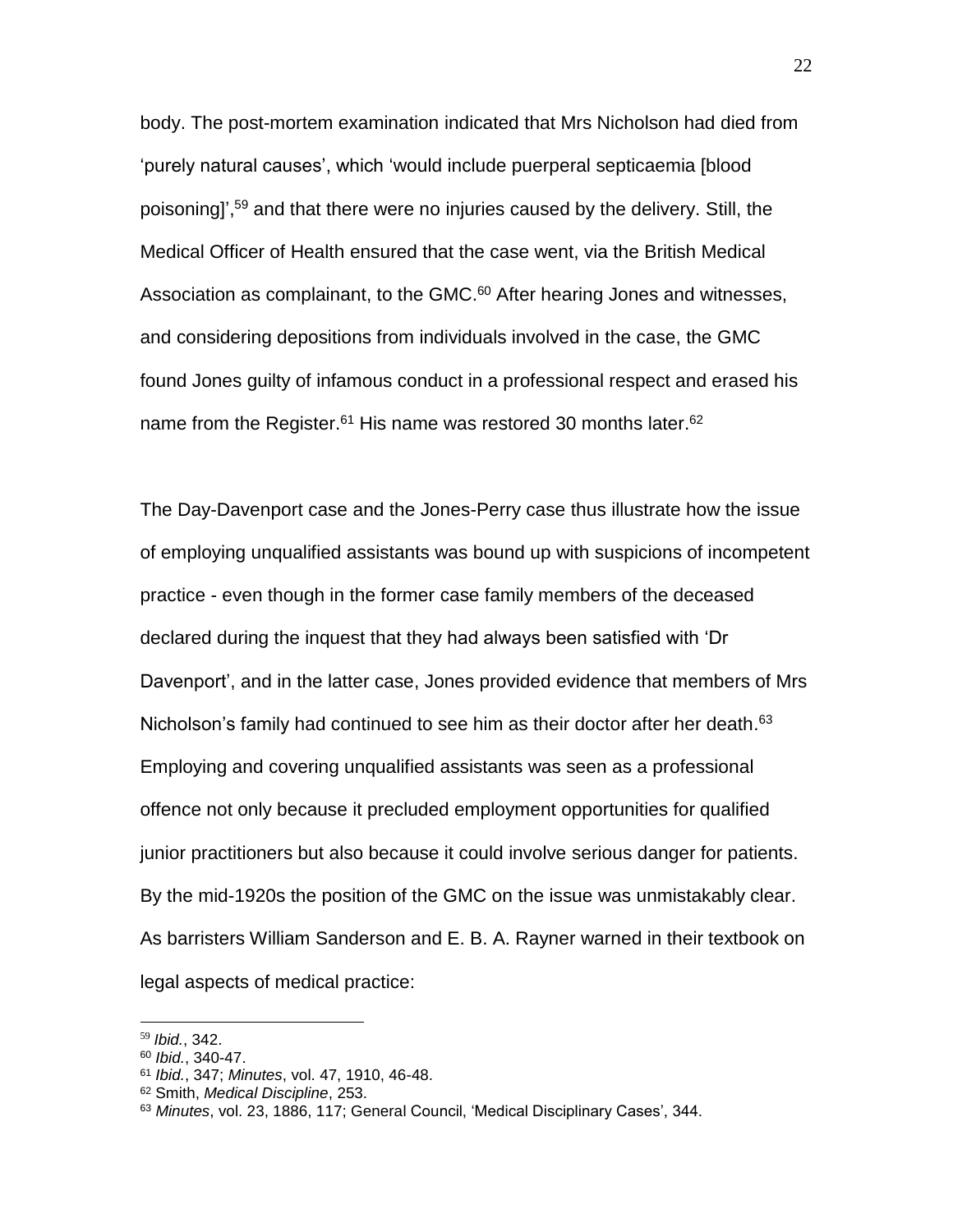The General Medical Council regards the employment of an unqualified person as an assistant, as fraudulent and dangerous to the public interest, and will take every step in its power to prevent or punish practitioners who act in contravention of this rule. The Council is equally determined to suppress the practice of "covering," by which expression is meant countenancing or assisting an unqualified or unregistered person to attend or treat patients. 64

When, in 1906, GMC President Donald MacAlister commented on the influence of the Council on the development of medical professional ethics, he cited the issue of covering unqualified assistants as an example of effective intervention.<sup>65</sup> His other example was the issue of medical advertising, on which the GMC had expressed its disapproval in a resolution in 1899.<sup>66</sup> In late nineteenth-century Britain medical advertising in newspapers and other forms of attracting patients, such as distribution of handbills or canvassing through health insurance societies, had become increasingly prevalent, linked to relative overcrowding of the profession and competition between practitioners. The medical establishment of the GMC, however, saw advertising as potentially 'infamous conduct': not only was it perceived as unfair competition, but coming from the world of trade, standing in the tradition of quackery, and often being linked with unorthodox

<sup>64</sup> William Sanderson and E. B. A. Rayner, *An Introduction to the Law and Tradition of Medical Practice* (London: H. K. Lewis & Co., 1926), 29.

<sup>65</sup> MacAlister, 'General Medical Council', 819.

<sup>&</sup>lt;sup>66</sup> Robert Saundby, *Medical Ethics: A Guide to Professional Conduct*, 2<sup>nd</sup> edn (London: Charles Griffin & Company, 1907), 128.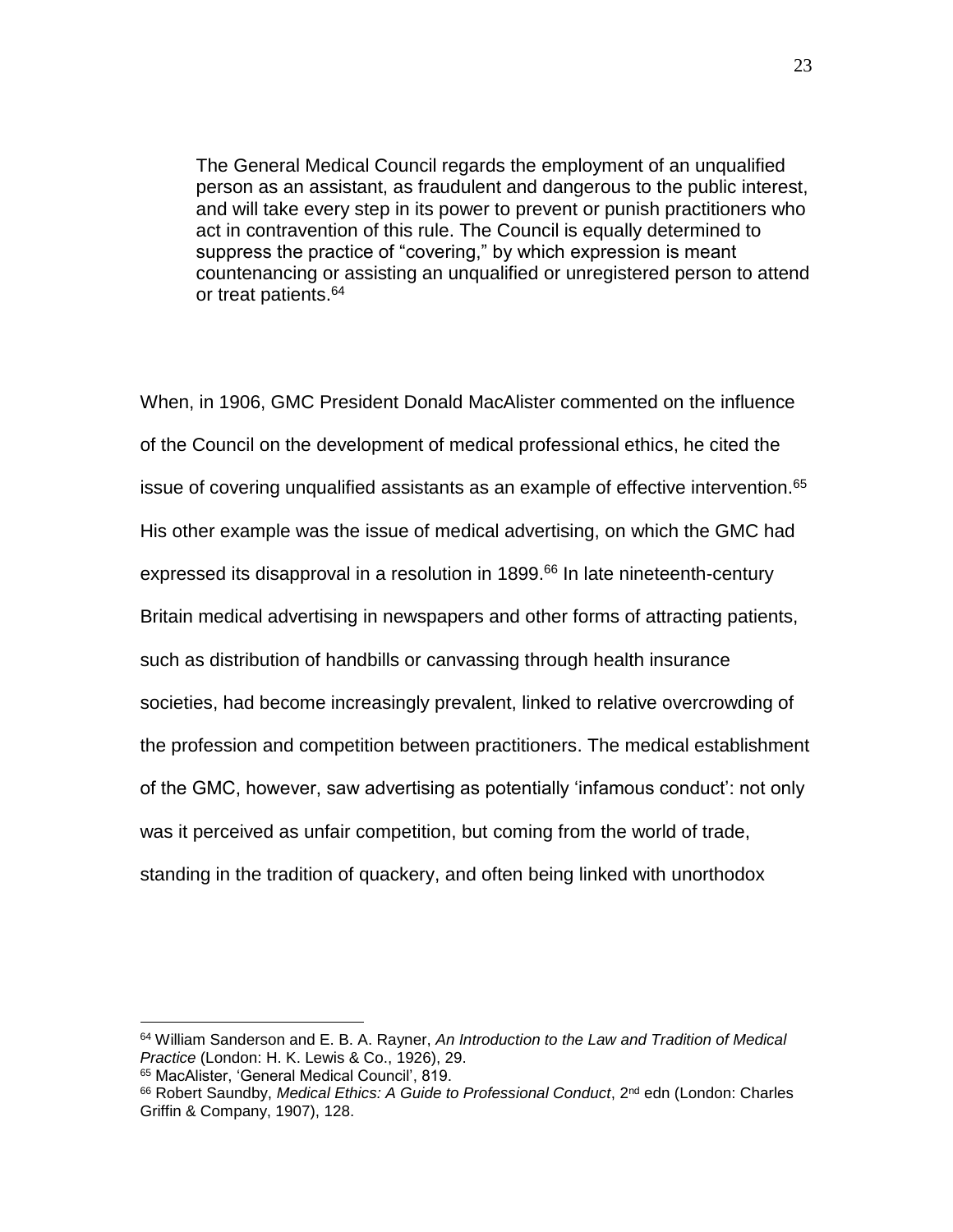treatments, it was regarded as profoundly ungentlemanly and as endangering the profession's reputation. 67

The issue had been long-standing. Since the late 1850s the *Lancet* had regularly published complaints of medical practitioners about colleagues' 'unprofessional' circulars or frequently repeated newspaper advertisements for their services or book publications, and it had commented that such tradesman-like conduct was lowering the profession's standing in the eyes of the public.<sup>68</sup> In 1871 a *Lancet* editorial complained that the medical corporations, in particular the Royal College of Surgeons of England and the Royal College of Physicians of London, did too little to discipline such behaviour of their fellows, members and licentiates, although they had appropriate powers and structures to do so.<sup>69</sup> By 1873 the Royal College of Surgeons had adopted a resolution condemning frequent advertising of medical works in the non-medical press, and the Royal College of Physicians had endorsed this resolution.<sup>70</sup> Also, the various forms of advertising were unmistakably censured in the medical deontological literature. As Jukes Styrap pointed out in his *A Code of Medical Ethics*:

<sup>67</sup> Morrice, '"Honour and Interests"', 24-26; Jochen Binder, *Zwischen Standesrecht und Marktwirtschaft: Ärztliche Werbung zu Beginn des 20. Jahrhunderts im deutsch-englischen Vergleich* (Frankfurt/M.: Peter Lang, 2000), 75-83.

<sup>68</sup> 'Unprofessional Advertising', *The Lancet*, 22 January 1859, 101; 'Unprofessional Handbills', *ibid.*, 3 December 1859, 578; 'Unprofessional Advertisements', *ibid.*, 9 November 1861, 464; 'Professional Advertising', *ibid.*, 6 June 1868, 731; 'Professional Advertising', *ibid.*, 6 February 1869, 215; 'Professional Advertising', *ibid.*, 20 March 1869, 407-408; 'Unprofessional Advertising', *ibid.*, 29 May 1869, 758; 'Unprofessional Advertising', *ibid.*, 5 June 1869, 799; 'Unprofessional Advertising', *ibid.*, 19 June 1869, 854.

<sup>69</sup> 'The Ethical Function of the Corporations', *The Lancet*, 25 November 1871, 753-54. <sup>70</sup> 'Professional Book Advertisements', *The Lancet*, 21 December 1872, 893; 'Medical Advertisements', *ibid.*, 17 May 1873, 711-12; 'Medical Advertising', *ibid.*, 28 June 1873, 913.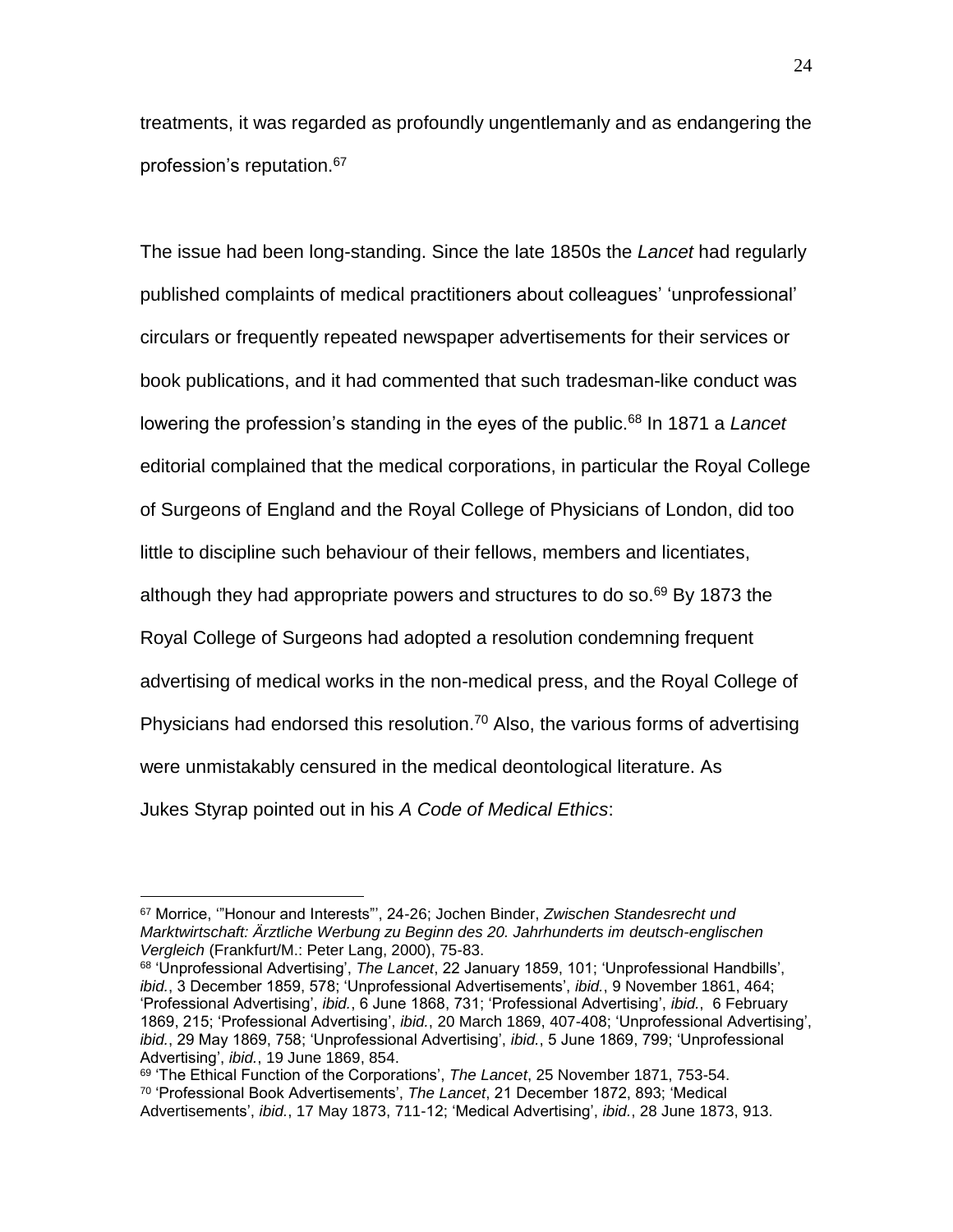It is […] derogatory to the profession to solicit practice by advertisement, circular, card, or placard; also, to offer, by public announcement, gratuitous advice to the poor, or to promise radical cures; to publish cases and operations in the daily press, or knowingly, to suffer such publications to be made; to advertise medical works in non-medical papers; to invite laymen to be present at operations; to boast of cures and remedies; to adduce testimonials of skill and success; or to do any like acts. Such are the ordinary practices of charlatans, and are incompatible with the honour and dignity of the profession. […] It is also extremely reprehensible for a practitioner to attest the efficacy of patent or *secret medicines*, or, in any way, to promote their use; only less culpable is the practice of written testimony in favour of articles of commerce, and tacitly or otherwise sanction its publication.<sup>71</sup>

However, the issue of medical advertising continued to cause concern. In 1879 the *Lancet* noted that scarcely a week passed 'without receiving communications from medical men who are annoyed by the paltry and unprofessional devices to which some of their neighbours resort to obtain public notice and "patronage".<sup>72</sup> Unwilling to keep on publishing about individual cases of this kind, the journal resigned itself to the hope that the public would 'in the long run discover that the persons and the commodity that need so much advertising cannot be of great value or repute.'73

The *Medical Press and Circular*, however, took on the cause, pointing out in 1882 that a recent resolution by the Royal College of Physicians against advertising medical works in the lay press would remain entirely ineffective as long as the only consequence for perpetrators was loss of professional esteem. Only if the punishment consisted in loss of license, membership or fellowship of

<sup>71</sup> Styrap, *Code of Medical Ethics*, 27-28.

<sup>72</sup> 'Medical Advertising', *The Lancet*, 27 September 1879, 485.

<sup>73</sup> *Ibid.*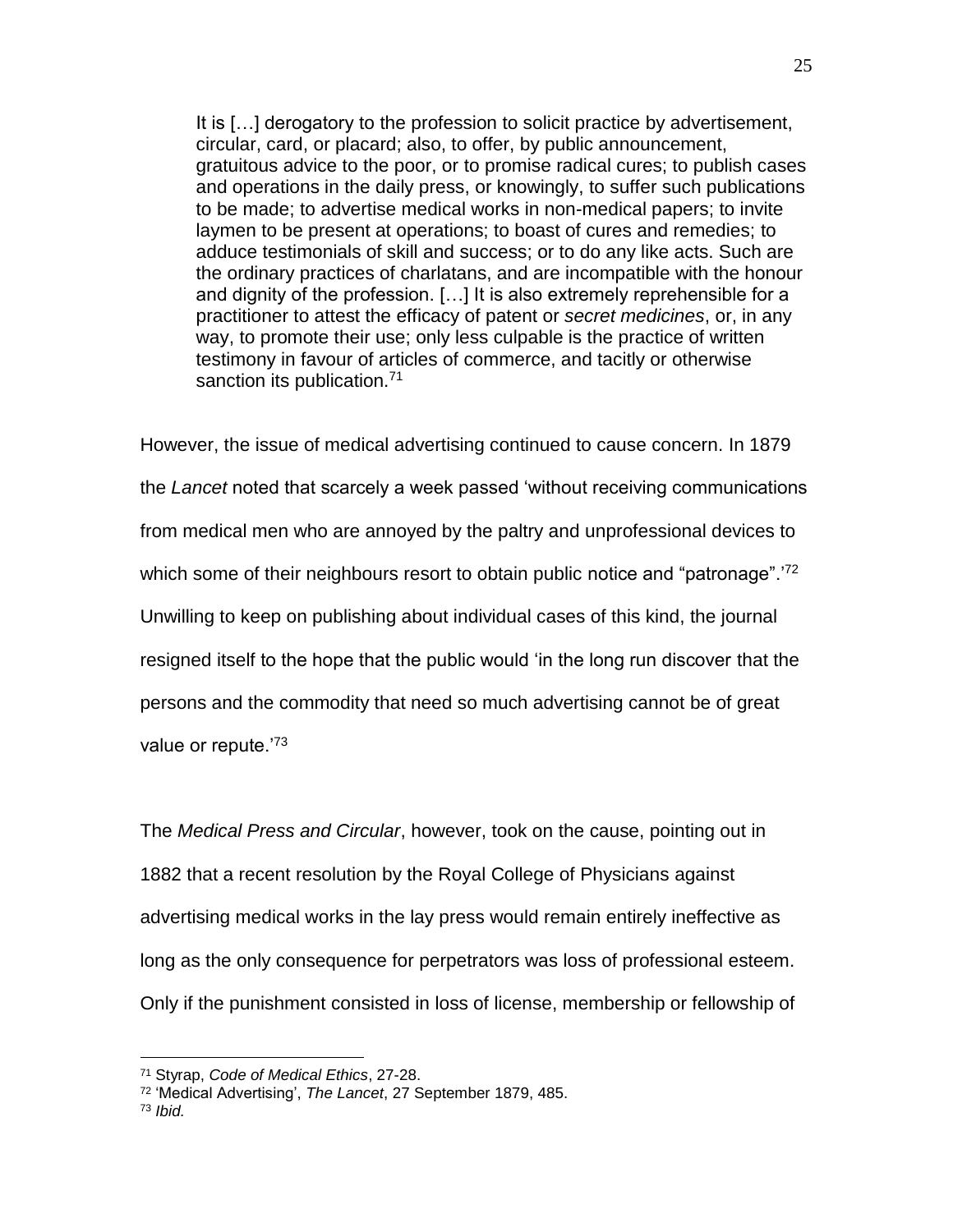the College, a measure that would then also be adopted by the other medical corporations, medical advertising would be stamped out.<sup>74</sup> Similarly, when the King and Queen's College of Physicians in Ireland passed later in the same year a resolution that described extensive advertising of medical works and giving 'laudatory certificates' of medicinal preparations and medical or surgical appliances as 'misleading to the public, derogatory to the dignity of the profession', and contrary to the College's traditions, the *Medical Press* criticized it as too vague and as 'impotent'.<sup>75</sup>

Yet, despite such worries, disciplinary action was taken in several cases. In 1887, for example, the Royal College of Surgeons in Ireland and the King and Queen's College of Physicians reported to the General Medical Council that they had withdrawn their diplomas from a practitioner, William Edward Robson, 'for having wilfully violated their regulations by publishing advertisements derogatory to the reputation, honour and dignity of the College'.<sup>76</sup> His name was erased from the GMC's Register but restored after 33 months.<sup>77</sup> A leading article in the *Medical Press* in the same year, 1887, pointed out that problematic selfadvertisement occurred among professionally established practitioners as well as 'the young and struggling', and was 'derogatory' anywhere, but 'doubly so when the daily bread is no longer at stake'.<sup>78</sup> In fact, in the following year a correspondent to the *Medical Press* accused even a member of the General

<sup>77</sup> Smith, *Medical Discipline*, 243.

<sup>74</sup> 'Advertisement as a Crime', *The Medical Press and Circular*, 14 June 1882, 509-11.

<sup>75</sup> 'Medical Advertising', *The Medical Press and Circular*, 8 November 1882, 401.

<sup>76</sup> 'The Penalty of Advertising', *The Medical Press and Circular*, 23 February 1887, 183.

<sup>78</sup> 'Professional Advertising', *The Medical Press and Circular*, 16 March 1887, 246-47.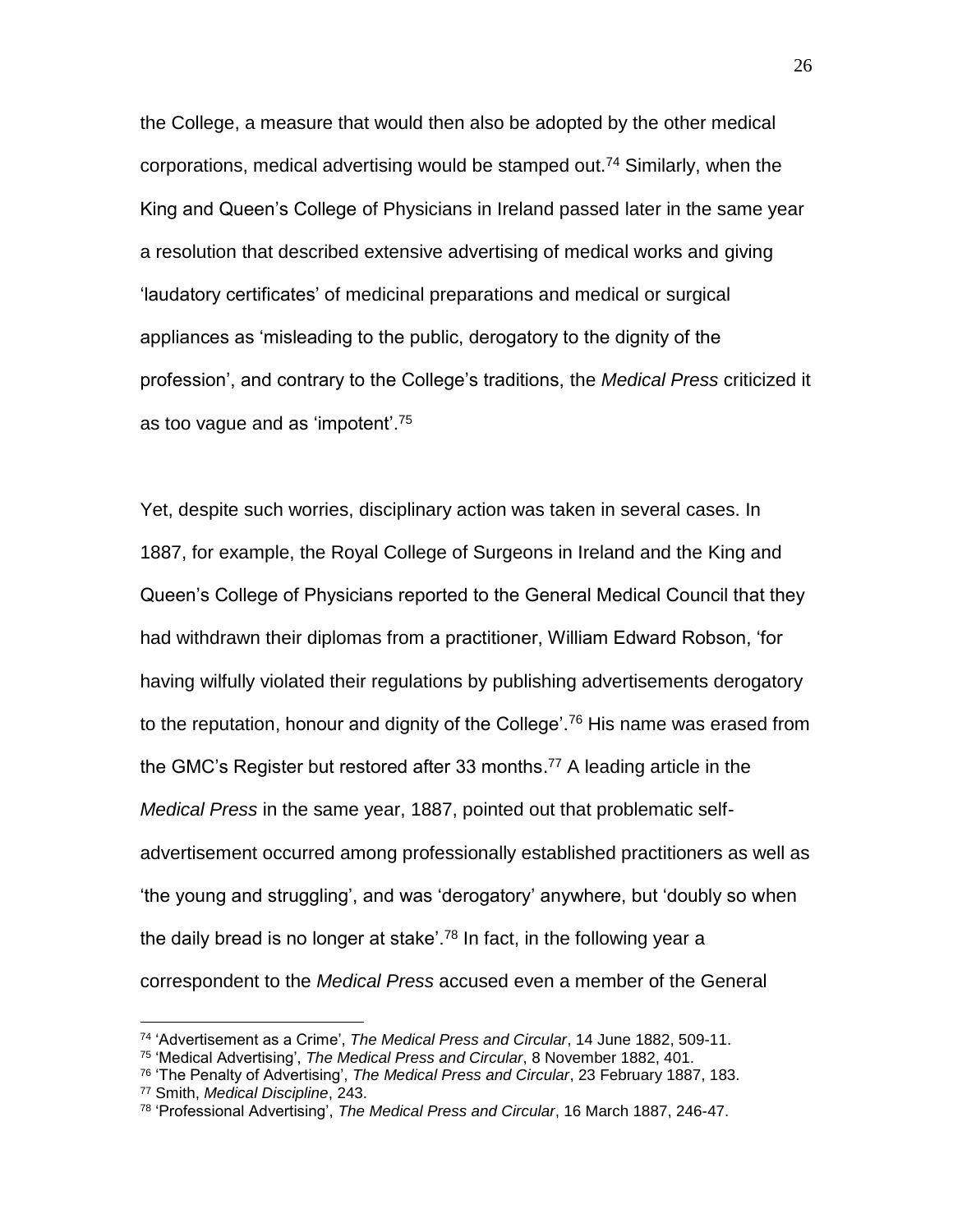Medical Council itself, the ophthalmic surgeon Robert Brudenell Carter, FRCS, of publishing a 'glaring puff' for his dexterity and skill in the *Times* and the *Pall Mall Gazette*. <sup>79</sup> Prominent in the GMC *Minutes* of the 1890s was the case of Dr Herbert Tibbits, a proponent and practitioner of the then controversial method of electrotherapy with weak currents.<sup>80</sup> The Royal College of Physicians of London had withdrawn his licentiateship and the Royal College of Physicians of Edinburgh his membership and fellowship, as he was deemed to have issued a 'laudatory certificate' on appliances of the Medical Battery Company. Tibbits protested against their decision in a letter to the GMC, pointing out that he had merely made a pre-paid 'Report' to the Company after testing some of their appliances, but had not published the report himself.<sup>81</sup> Nevertheless, the GMC decided to hold an inquiry into his conduct and in December 1894 found him guilty of 'offences […] infamous in a professional respect' and erased his name from the Register. His efforts in the following two years to have his name restored were unsuccessful. <sup>82</sup> In Tibbits' case it seems, the combination of product advertising ('laudatory certificate'), a link to a manufacturing company, and his support for an unorthodox or at least rather marginal form of treatment,

<sup>79</sup> M.R.C.S., 'The *Times* as a Medium of Medical Advertisement', *The Medical Press and Circular*, 5 September 1888, 246. The issue of so-called indirect advertising by medical men who published on medical and health matters in the general press continued to exercise the GMC and the British Medical Association during the 1920s. See Andrew A. G. Morrice, "The Medical Pundits": Doctors and Indirect Advertising in the Lay Press 1922-1927', *Medical History*, 1994, 38, 255-80.

<sup>80</sup> On 'medical electricians' in the Victorian period, including Tibbits, and electrotherapy's 'vexed status' between regular and irregular practice see Iwan Rhys Morus, 'Bodily Disciplines and Disciplined Bodies: Instruments, Skills and Victorian Electrotherapeutics', *Social History of Medicine*, 2006, 19, 241-59.

<sup>81</sup> *Minutes*, vol. 31, 1894, 70-74.

<sup>82</sup> *Minutes*, vol. 31, 1894, 74, 153-54,156-57; vol. 33, 1896, 232-37.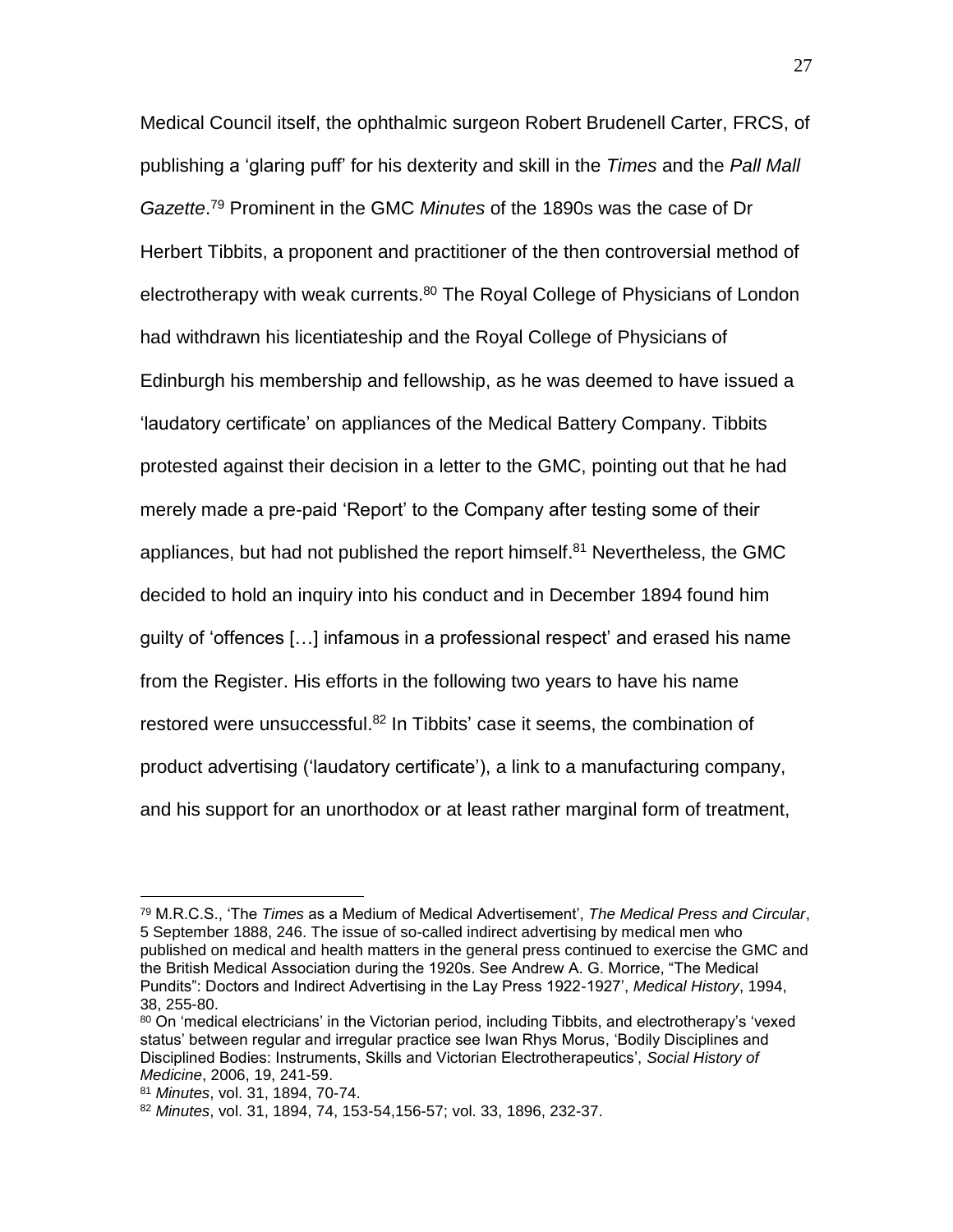went firmly against him.<sup>83</sup> It should be noted though that the 1858 Medical Act did not permit to erase a practitioner's name from the Register 'on the grounds of his having adopted any Theory of Medicine or Surgery'.<sup>84</sup>

Eventually, in 1905, a formal GMC Notice on advertising and canvassing described these methods as 'contrary to the public interest and discreditable to the profession of medicine' and warned that any practitioner resorting to such practices rendered himself liable to the charge of 'infamous conduct in a professional respect' and might have his name erased from the Register if found guilty.<sup>85</sup> As GMC member and Vice-President of the British Medical Association, Robert Saundby, explained in his booklet *Medical Ethics: A Guide to Professional Conduct* in 1907:

No medical practitioner should seek publicity by advertisement except in certain recognized ways, as to do so is to attempt to get practice by other than the legitimate means of proficiency in his profession and skill or success in dealing with his patients. The only advertisement to the public now permissible is the door-plate [...].<sup>86</sup>

Between 1900 and 1914 advertising and canvassing belonged to the most common disciplinary offences. From a total of 206 disciplinary cases dealt with

 $\overline{a}$ <sup>83</sup> Advertising, in particular self-advertisement, had also provided the grounds for the erasure from the Register of naturopath and anti-vaccinationist doctor Thomas Richard Allinson in 1892; see *Minutes*, vol. 26, 1889, 211-18; vol. 29, 1892, 75, 79-81, 154. For a full discussion of Allinson's case, see P. S. Brown, 'Medically Qualified Naturopaths and the General Medical Council', *Medical History*, 1991, 35, 50-77.

<sup>84</sup> Cited *ibid.*, 54.

<sup>85</sup> *Minutes,* vol. 42, 1905, 249-50; Saundby, *Medical Ethics*, 129. See also MacAlister, 'General Medical Council', 819.

<sup>86</sup> Saundby, *Medical Ethics*, 3.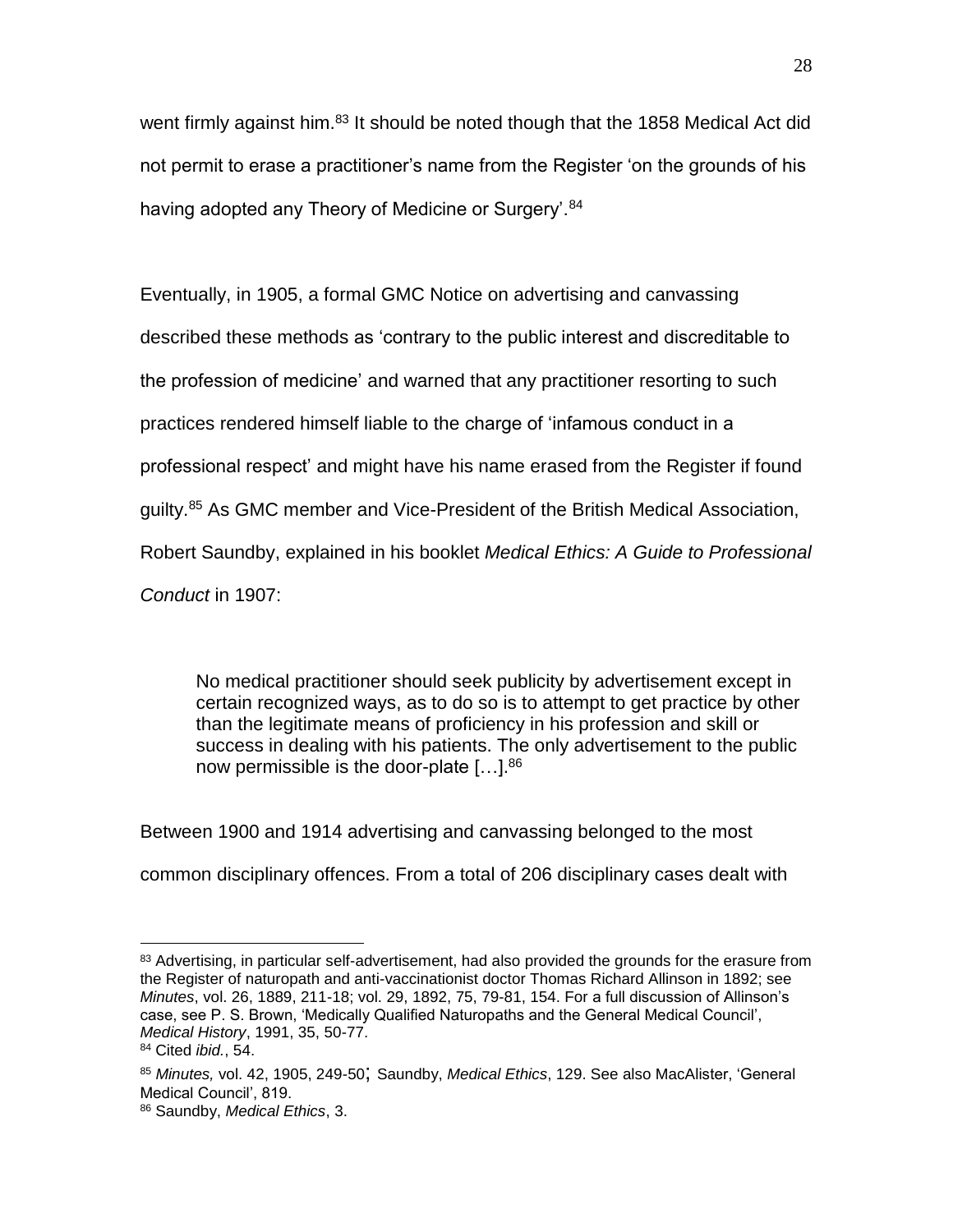by the GMC during this period, 23 concerned advertising and 18 canvassing.<sup>87</sup> Again, as in the matter of covering unqualified assistants (which still concerned 26 cases in the same period), the Council's disciplinary stance derived not only from professional self-interest (i.e. the intention to mitigate competition) but also from a claim to protect the public against unscrupulous practice. As Saundby maintained, the lay public was unable to judge, for example, the value of advertised patent medicines, and he warned:

If medical practitioners advertised […] [t]here would be in consequence a general lowering of the standard of the profession, its ranks would be crowded with sharp business men, and the true scientific worker would be elbowed out and starved, until the public found out, as it might do after long years, that a bold liar is not a trustworthy medical adviser […]. $^{88}$ 

## *Conclusions*

From the variety of cases discussed in this paper it is clear that in the nineteenth and early twentieth centuries the GMC was concerned about two broad matters: the moral conduct of practitioners and the safeguarding of qualified practice. Disciplinary actions in these areas were taken in the interest of patients and the public, based on the legal remit that was given to the Council in the Medical Act of 1858. Some of the measures taken, in particular against unqualified practice and against medical advertising, also favoured interests of qualified, orthodox and established practitioners, as one would expect from a body that was composed of this type of practitioners. A shortcoming of the GMC was that it had

<sup>87</sup> Smith, *Medical Discipline*, 248-55.

<sup>88</sup> Saundby, *Medical Ethics*, 5-6.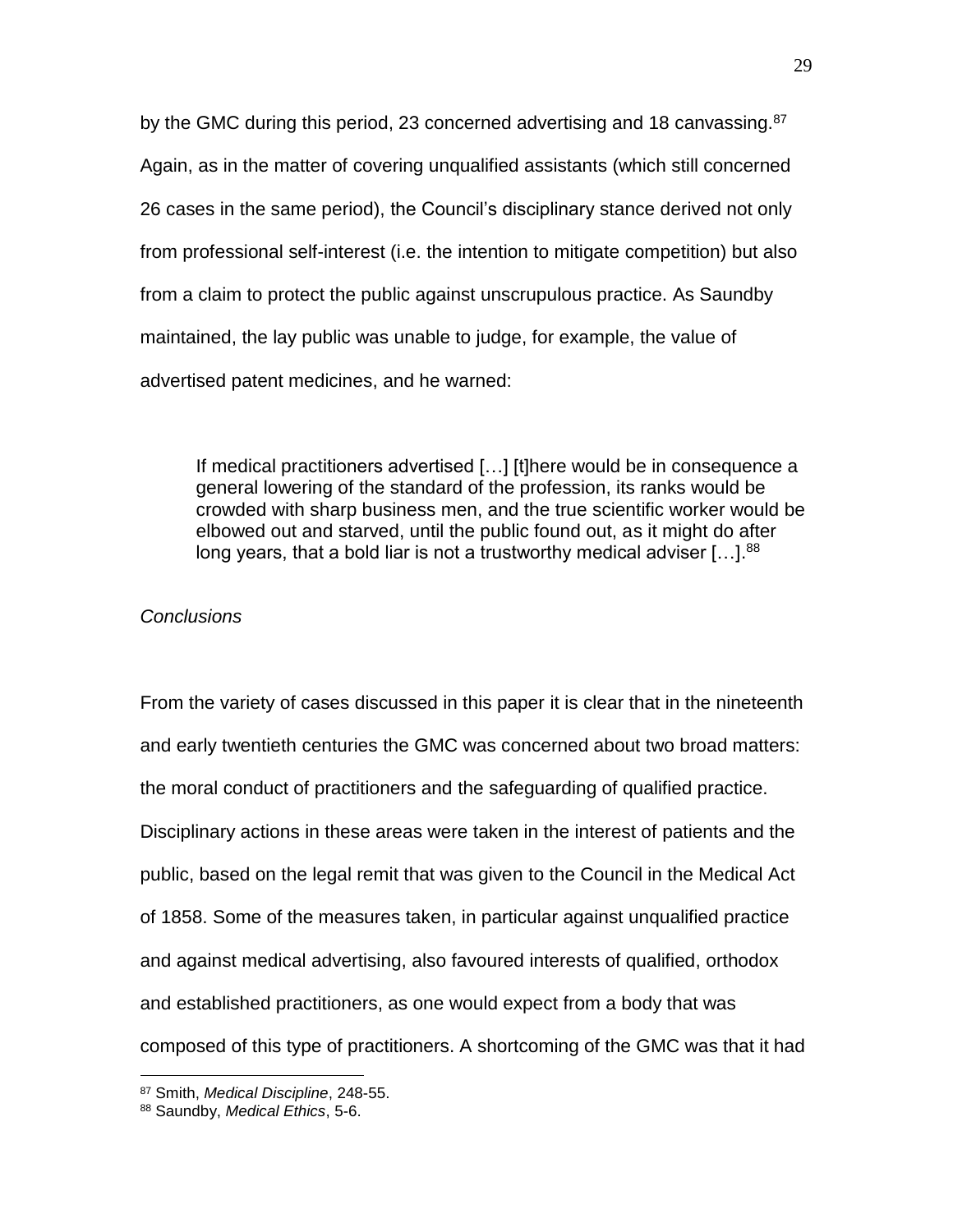no direct control over medical performance, only indirectly through the monitoring of educational standards and practitioners' qualifications. To its credit, the GMC attempted through its disciplinary role to ensure that the public could receive treatment from trustworthy and competent medical practitioners. However, this system of professional self-regulation and discipline had serious weaknesses, as became obvious in the second half of the twentieth century, especially in the 1990s with the Bristol paediatric heart surgery scandal and with the case of medical serial killer Harold Shipman.<sup>89</sup> Since then, the GMC, for a time fearing for its continued existence, has made considerable efforts to ensure safe medical practice for the public, for example by creation of a Medical Practitioners Tribunal Service, which is still part of the GMC but answerable to Parliament, and by introducing a revalidation of practitioners scheme. <sup>90</sup> The long-term effects of these changes, which were implemented from 2012, remain to be seen. However, from a historical perspective, it would be unfair to doubt the GMC's foundational intention to serve the interests of patients and the public at large as well as to protect the interests of qualified medical practitioners. The practice of medical ethics in the nineteenth century, as reflected in the disciplinary activities of the GMC, was more patient-oriented than has been generally assumed in the age of bioethics. In that sense, the history of medicine suggests that modern bioethics was less of an innovation than has been claimed.

<sup>89</sup> Margaret Stacey, *Regulating British Medicine: The General Medical Council* (Chichester: John Wiley & Sons, 1992); M. Stacey, 'The General Medical Council and Professional Self-Regulation', in David Gladstone, ed., *Regulating Doctors* (London: Institute for the Study of Civil Society, 2000), 28-39; Donald Irvine, *The Doctors' Tale: Professionalism and Public Trust* (Abingdon: Radcliffe Medical Press, 2003), 121-35, 161-72.

<sup>90</sup> Irvine, *Doctors' Tale*, 139-59; 183-84; Roz Sullivan, 'All Changed: Changed Utterly – The Disciplinary Process of the GMC, 1858-2012', *The Scottish Society of the History of Medicine, Report of Proceedings*, Session 2012-2013 and 2013-2014 [publ. 2016], 4-8.